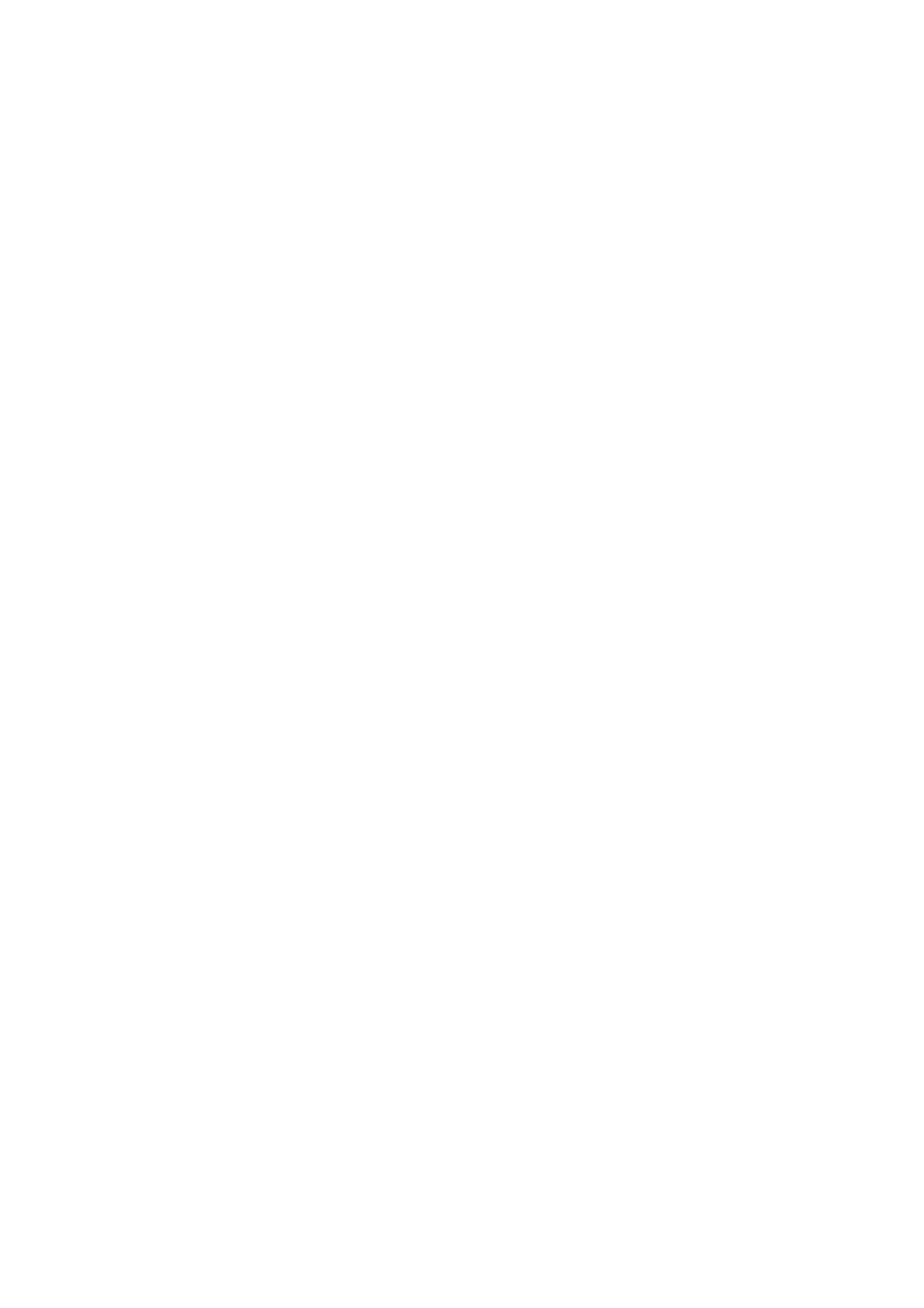## **What are the consequences of active management of average debt maturity in terms of cost and risk?**

Jean-Paul RENNE

The views expressed in this working paper are those of the author. The purpose of disseminating this paper is to stimulate debate and to elicit comments and criticism.

At the time of writing, Jean-Paul Renne was in charge of modelling at Agence France Trésor.

Direction Générale du Trésor et de la Politique Économique – Ministère de l'Économie, des Finances et de l'Emploi Télédoc 647 - 139, rue de Bercy – 7572 Paris Cédex 12 – France – Tél : 33 1 44 87 18 51 – Fax : 33 1 53 18 36 25 E-mail:  $jean-paul.renne@aft.gouv.fr - Site WEB: <http://www.minefi.gouv.fr>$ </u>

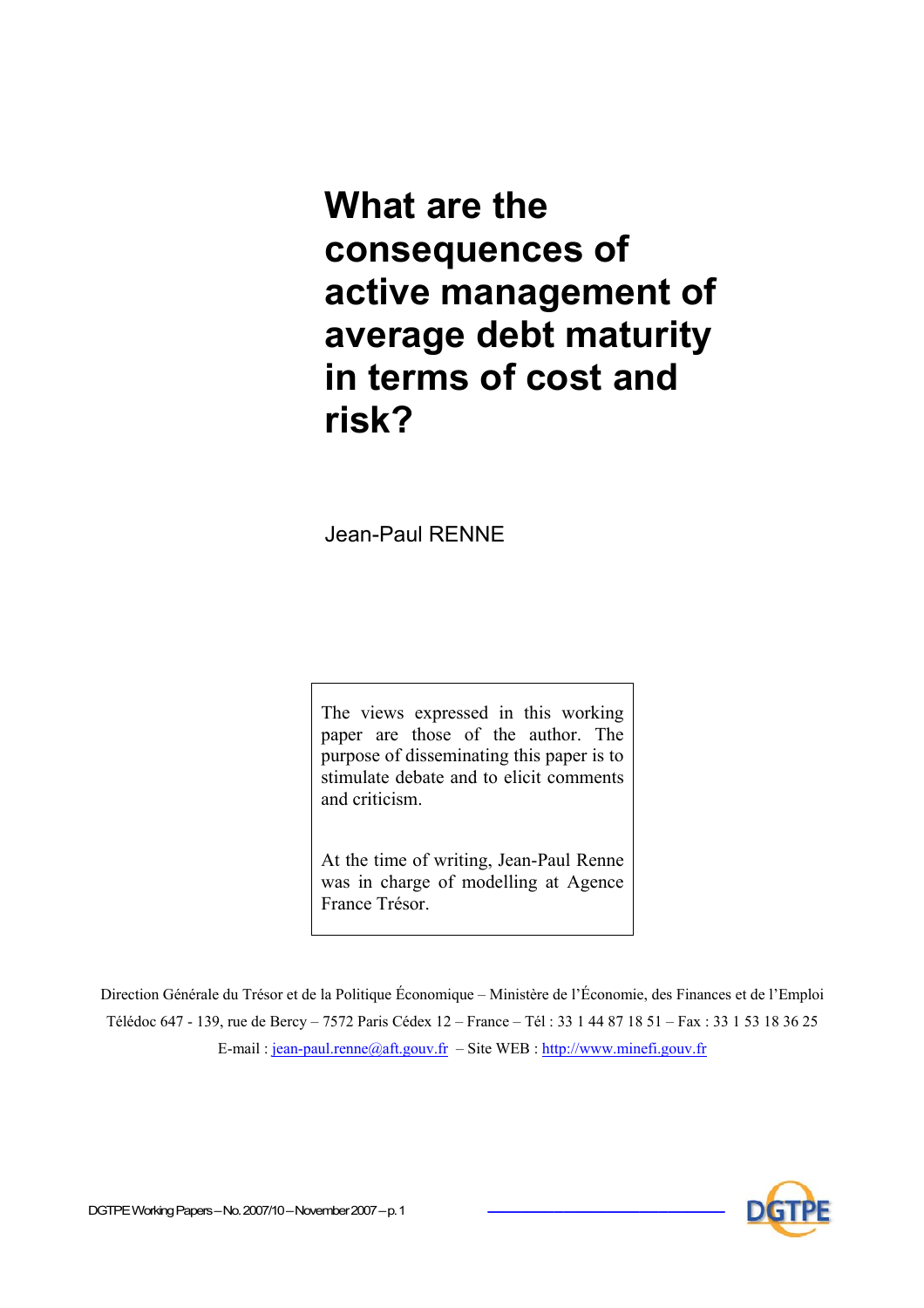

**\_\_\_\_\_\_\_\_\_\_\_\_\_\_\_\_\_\_\_\_\_\_\_\_** DGTPE Working Papers – No. 2007/01 – November 2007 – p. 2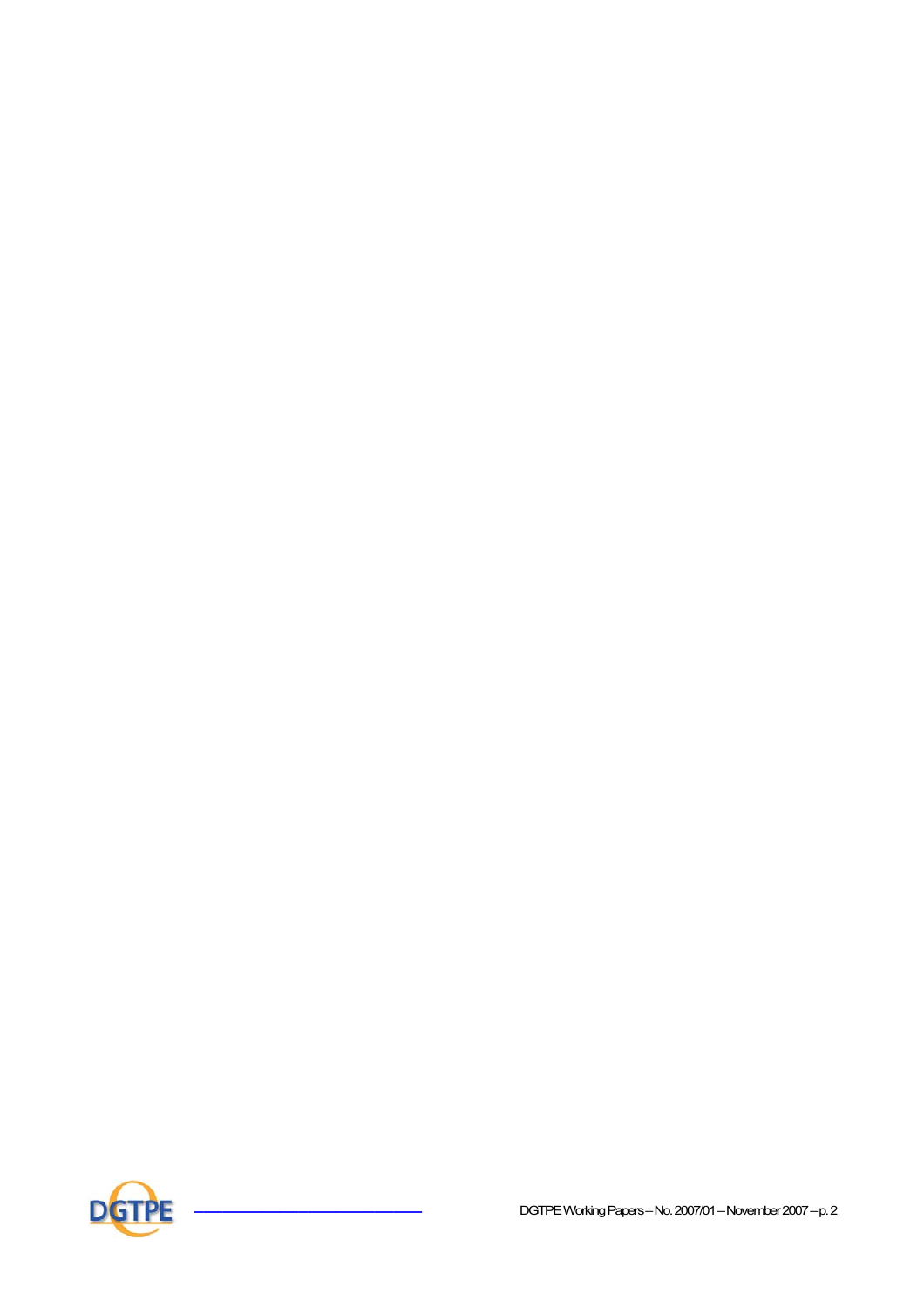## **SOMMAIRE**

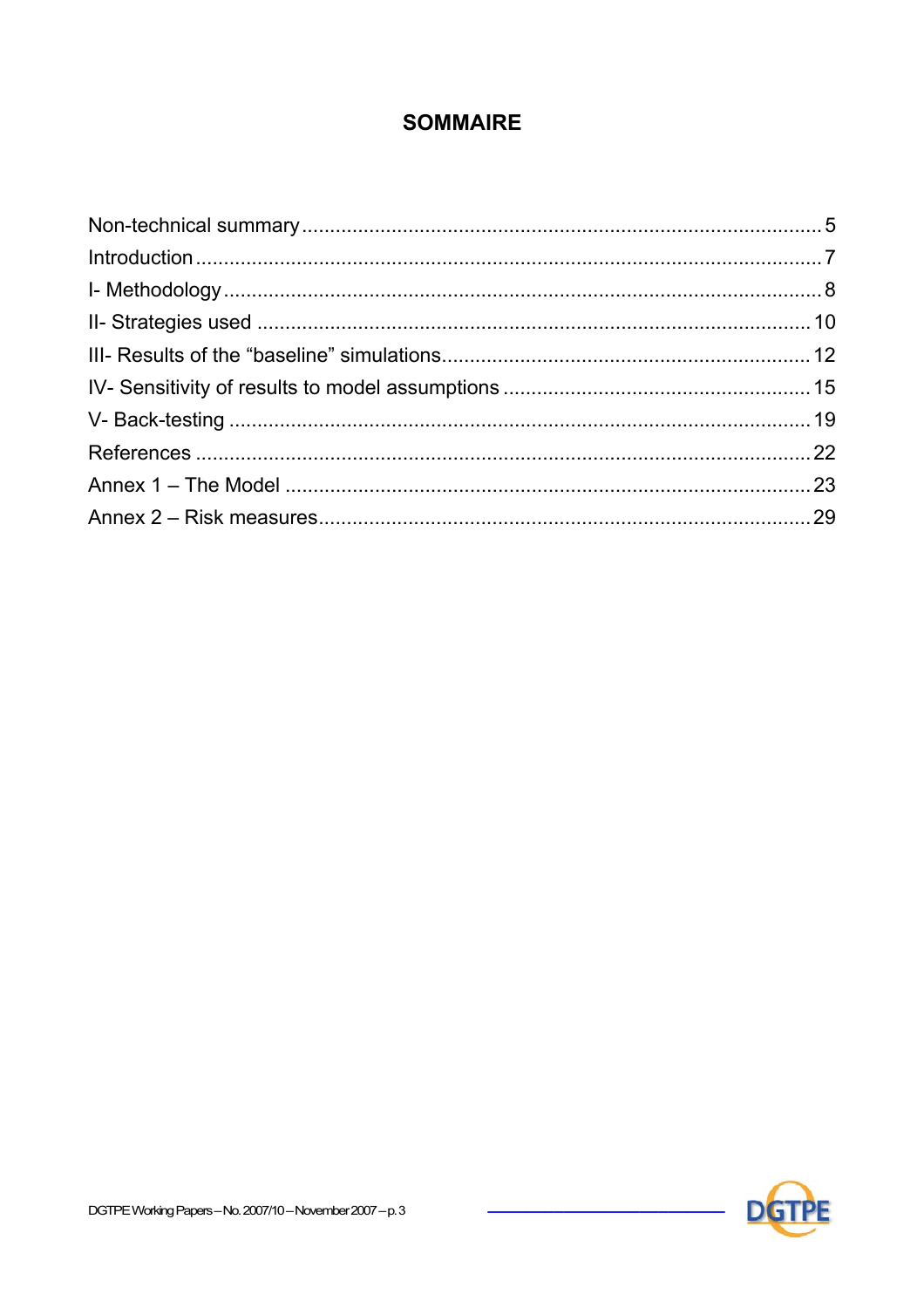## **RÉSUMÉ**

Depuis 2001, l'Agence France Trésor gère la durée de vie moyenne de la dette. Dans une situation « normale » caractérisée par une courbe des taux pentue, donc des taux longs plus élevés et des taux courts plus faibles mais plus volatils, réduire cette durée moyenne devrait permettre de diminuer la charge d'intérêt moyenne sur longue période, toutes choses égales par ailleurs. En contrepartie, cela entraîne une augmentation de la variabilité de cette charge à court terme. Le pilotage de la durée de vie moyenne doit donc passer par une évaluation quantitative du compromis entre la charge d'intérêt moyenne et la variabilité de celle-ci. Ce document propose une telle évaluation. L'approche repose sur un modèle macro- financier estimé sur données historiques et utilisé pour générer aléatoirement un grand nombre de scénarios futurs envisageables. L'application des différentes stratégies de financement sous ces différents scénarios nous renseigne sur la moyenne des charges d'intérêt (mesure de coût) et la variabilité de celle-ci (mesure de risque) induites par chacune des stratégies.

## **ABSTRACT**

Since 2001, Agence France Trésor has been managing the average maturity of debt. In "normal" circumstances, characterised by a rising rate curve, with higher long rates and weaker but more volatile short rates, reducing this average maturity should make it possible to reduce interest costs on average over a long period, all things being equal. On the other hand, this increases the variability of this expense. Average debt maturity management therefore requires quantitative assessment of the compromise between average interest payments and payments variability. This paper aims at providing such an assessment. More precisely, the objective of the proposed approach is to compare the performances of financing strategies implying different average debt maturities. A macro-finance model is estimated on historical data and further used in order to stochastically generate future macro-finance scenarios. Each financing strategy is then applied under these scenarios, which provides us with average interest payments (cost measure) and the variability of these payments (risk measure) associated with this strategy.

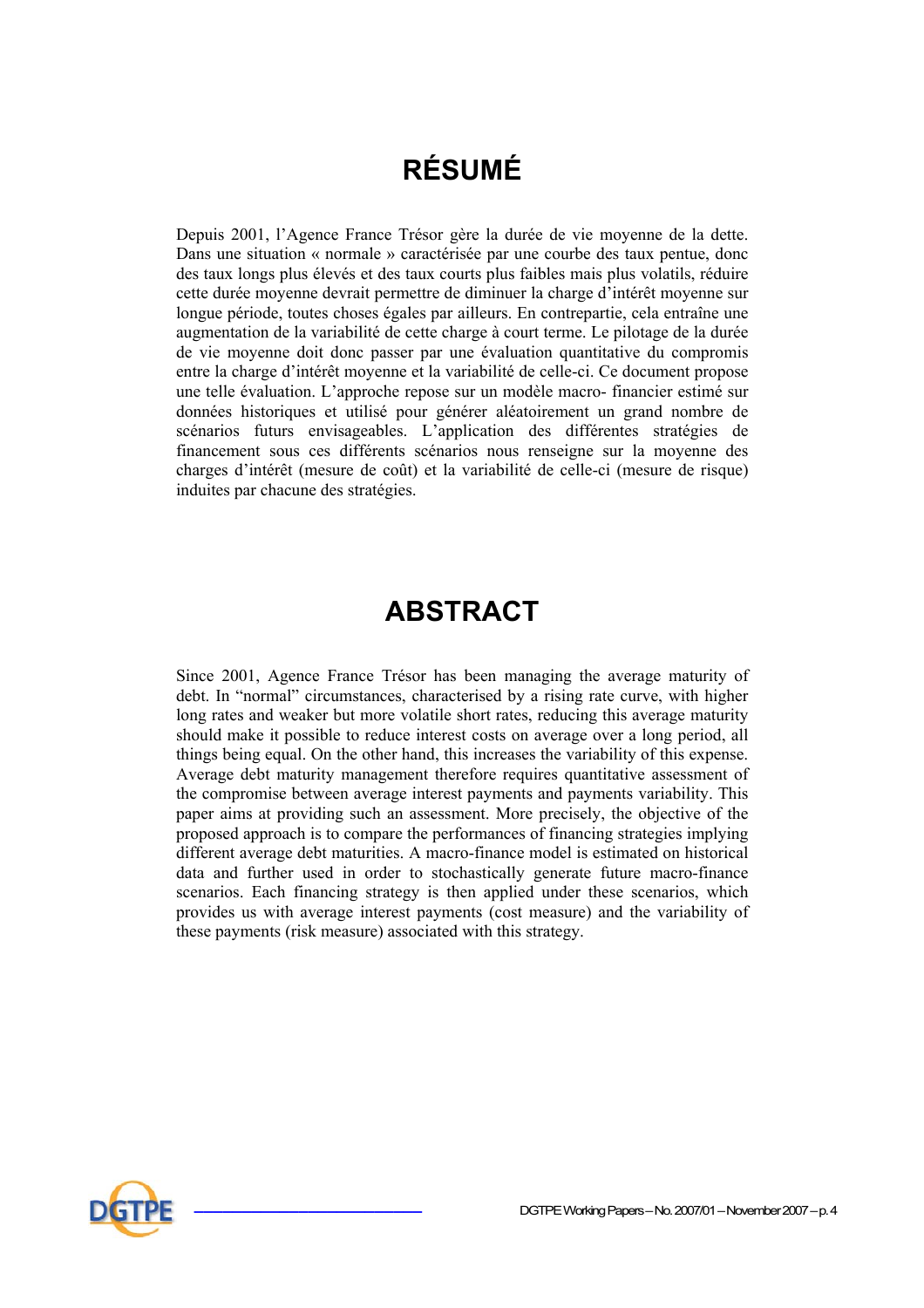### **Non-technical summary**

In 2001, acting on instructions from the Minister of Finance and after consultation with Parliament, Agence France Trésor initiated a programme to manage the average maturity of government debt using interest rate swaps. One advantage of such swaps is that they can reduce average debt maturity without affecting the liquidity of the longest-dated securities, for which there is increasing demand<sup>1</sup>.

With a rising yield curve (on average), paying a short-term rate to receive a long-term rate is one strategy that can reduce average interest payments, if it is applied over the very long term. Figure 1 shows that the slope of the yield curve, as measured by the spread between the yield on 10-year Treasury bonds and the yield on 2-year Treasury notes (BTAN), was positive 78% of the time between 1989 and 2000, while the spread between the 10-year yield and the 3-month yield was positive 73% of the time. Since the introduction of the euro, the spread has been positive 100% of the time. On the other hand, replacing payments of the same coupon rate over 10 years with payments that vary more frequently will increase the variability of interest payments, which raises problems for oversight of the budget.



#### **Figure 1 – Yield curve slopes**

If the increase in the variability of interest payments is slight compared to the reduction in average interest payments, reducing average debt maturity through swaps could be seen as an effective strategy. The risktaking induced by this strategy needs to be measured properly and left up to the discretion of political authorities. An AFT study based on simulations made with an econometric model was carried out in 2001. This study led to the conclusion that such a strategy should be recommended.

In 2001, the Minister of Finance proposed a framework for using the strategy. The framework calls for suspending the strategy if the volatility of interest rates becomes unfavourable. The Minister of Finance

<sup>&</sup>lt;sup>1</sup> Some of the growing demand for very-long-term interest-rate instruments comes from European life insurance companies and pension funds. Regulatory changes mean that such entities are required to adopt stricter asset-liability management, which involves extending the average maturity of their assets to match that of their liabilities (see BIS, 2007).

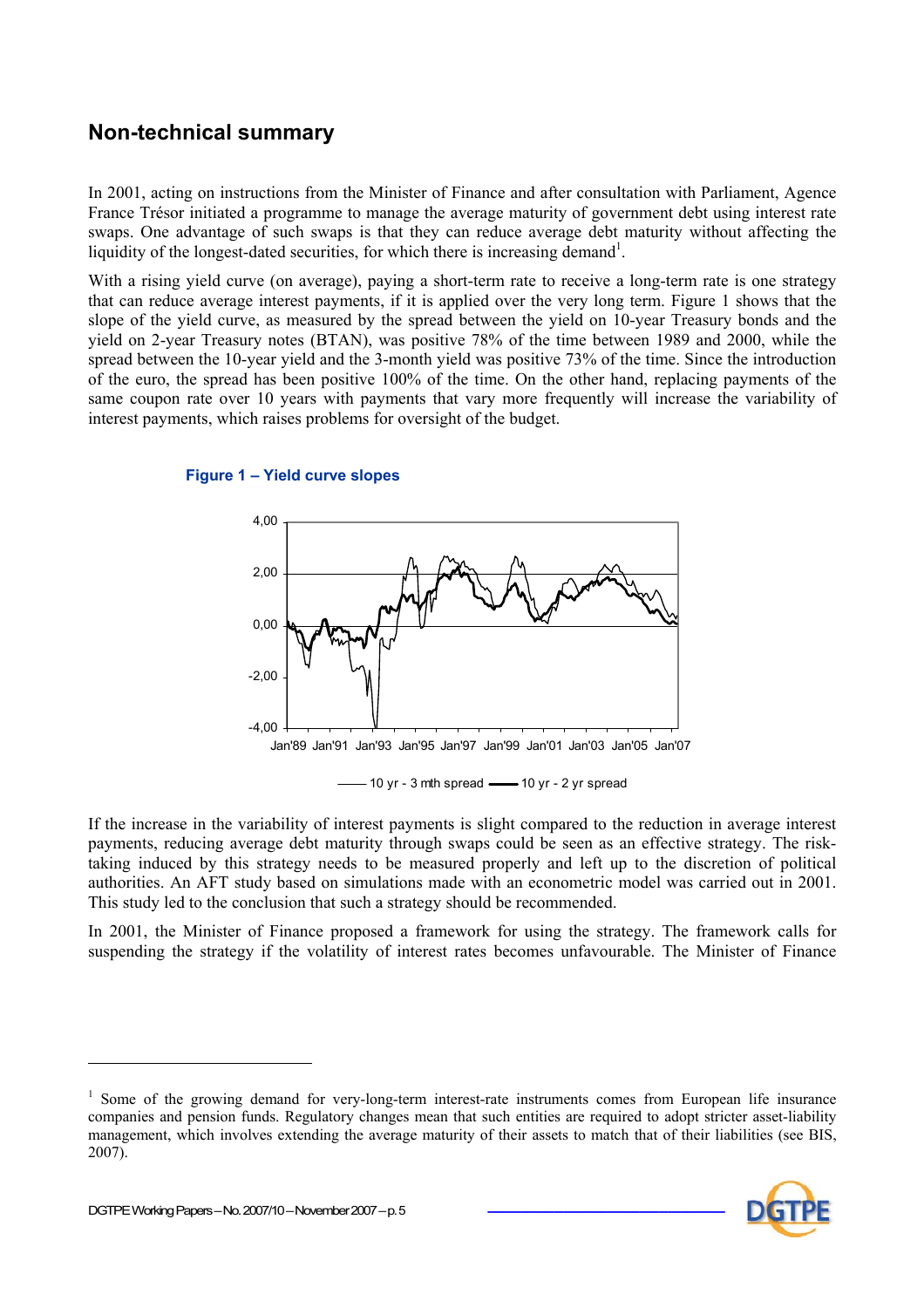suspended reduction of average debt maturity in accordance with the framework in July 2002, but the "short" swaps entered into in 2001 and 2002 were renewed in order to limit exposure to rates of 1 year or less<sup>2</sup>.

This paper proposes a new quantification of the cost/risk considerations at the heart of average debt maturity management. A model of the same type as the one that AFT developed in 2001 was estimated, incorporating recent data to provide a better account of current debt management conditions. Some aspects of the model were also reviewed. Finally, we conducted several tests of the robustness of the results.

The main findings are as follows.

Using swaps to reduce average debt maturity by one year under "average" rate conditions, meaning that the swaps are entered into at a time when rates are at their steady state values, historically estimated at 4.5% for short-term rates and 5.5% for long-term rates:

- o reduces average annual interest payments by nearly 1bn euros (with regard to the 41bn euros in interest payments included in the 2008 budget bill),
- o increases average annual interest payment variation by some 0.45bn euros (from 1.45bn euros to 1.9bn euros),
- o raises the Cost-at-Risk –i.e the amount that interest payments will be less than with a probability of 90%– by 0.8bn euros, from 53.6bn to 54.4bn euros,
- o does not increase, and even reduces, variability of the budget balance (primary budget balance + interest payments) because of the positive correlation between the cyclically adjusted budget balance and short-term rates. The intuitive explanation of this result is that, at the low point in the cycle, the budget deficit grows, but short-term interest rates tend to fall.

The robustness of these results was tested by altering several assumptions:

- $\circ$  When the average size of the macro-financial shocks affecting the economy in a simulation is increased, the effect that reducing average debt maturity has on risk is expanded.
- o The results are not greatly affected by altering the type of distribution that shocks to the economy follow or the average curvature of the yield curve (with a constant average slope between 3 months and 10 years).
- o If the model is estimated on a more recent period (1995-2007, as opposed to 1986-2007 for the baseline model), the results are relatively more favourable for a reduction of average debt maturity. In this case, the Cost-at-Risk arising from interest payments decreases as average debt maturity falls.

The expected gains in terms of average cost from a policy to reduce average debt maturity depend significantly on the assumption about the average slope of the yield curve. Naturally, the gains decrease as the average slope of yield curve flattens out. On the other hand, the effects in terms of risk are not very sensitive to the assumption about the average slope of the yield curve.

 $2$  The swaps programme relied on "long" swaps where a 10-year fixed rate was received and a 6-month floating rate was paid and "short" swaps where a 6-month floating rate was received and a 2-year fixed rate was paid.



 $\overline{\phantom{a}}$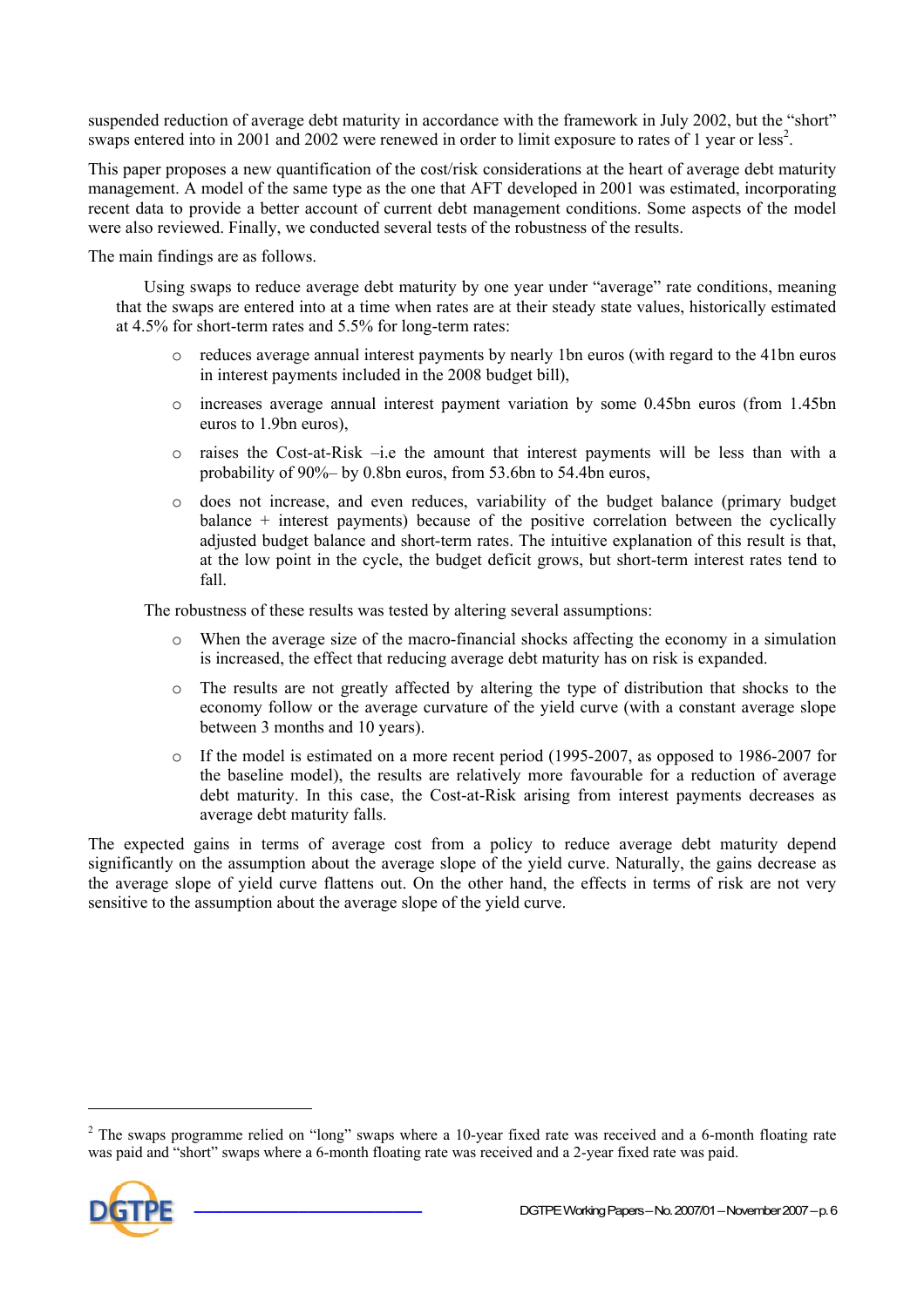## **Introduction**

Agence France Trésor has been managing average debt maturity since 2001. Under "normal" circumstances, with a rising yield curve, where long-term rates are higher and short-term rates are lower, but more volatile, a reduction in average debt maturity should make it possible to reduce average interest payments over a long period, all else being equal. On the other hand, it would also make interest payments more variable. Therefore, management of average debt maturity calls for a quantitative assessment of the trade-off between the average level of interest payments and the variability of the payments.

This paper proposes a framework for quantitative analysis aimed at assessing the performances of financing strategies implemented over a long period. The approach presented is general enough to assess a wide variety of strategies, but it is used here for a specific analysis of the consequences of managing average debt maturity.

The use of models to assess prospective public debt management strategies has grown rapidly over the last decade. The World Bank and the IMF<sup>3</sup> have stressed the potential that this approach has to capture the issues relating to public debt management more fully. The models used by public debt managers from several countries have given rise to various publications. Of particular note are the contributions by Bolder (2002 and 2003) from Canada, by Bergström, Holmlund and Lindberg (2002) from Sweden, and by Pick and Anthony (2006) from the United Kingdom. In addition, the Central Bank of Denmark's annual publication, *Danish Government Borrowing and Debt*, presents simulation results. The Dutch State Treasury Agency (2007) also recently presented its new risk analysis model. These analyses are based on simulation of interest payments in future years<sup>4</sup>. In general, the simulations are taken from a model that reproduces the interrelated dynamics of macroeconomic and financial variables that are important for public debt management.

The rest of this paper is organised as follows. The first section describes the approach in general terms<sup>5</sup>. The second section gives details about the strategies that are compared using the model. The third section presents the results of the simulations made using the "baseline" model. The fourth section analyses how different assumptions influence the results. And the fifth section proposes a back-testing exercise.

<sup>&</sup>lt;sup>3</sup> See Guidelines for Public Debt Management, IMF and World Bank (2001) or Valendia (2002).

<sup>&</sup>lt;sup>4</sup> For a specific presentation of the method for assessing financing strategies using simulations, readers may refer to Black and Telmer (2000).

<sup>&</sup>lt;sup>5</sup> Annex 1 provides a more detailed presentation of the macro-financial model.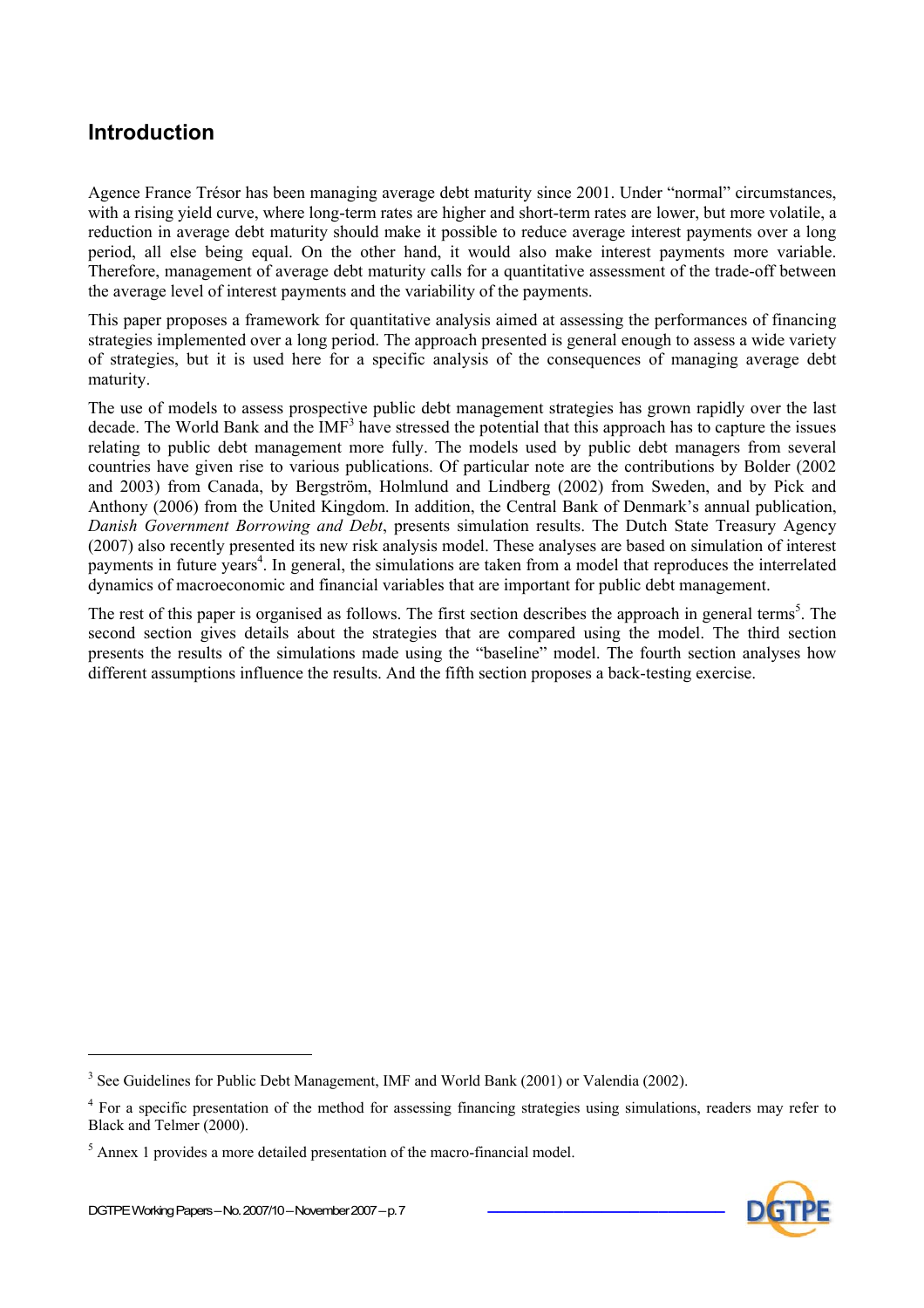## **I- Methodology**

This section answers three questions about (1) financing strategies, (2) simulated scenarios, and (3) strategy performance measures in order to explain the underpinning of the approach.

#### **I-1 What is a financing strategy?**

In each period, the government needs to call on the financial markets to cover its borrowing requirement. The government can borrow by issuing several types of securities (Treasury bills, notes and bonds). These securities have different maturities and their redemption can be for a real or notional value. Outstanding negotiable public debt as of 30 October 2007 broke down into 89.2bn euros in Treasury bills (BTF), 196.9bn euros in Treasury notes (BTAN), and 647.3bn euros in Treasury bonds (OAT).

A *financing strategy* means a "rule" that the public debt manager plans to follow for a given period. More specifically, the strategy means the way the debt manager allocates the borrowing requirement for each new period to the different securities available. The simplest strategies, which are the ones applied here, call for allocating the borrowing requirement to the various securities in constant proportions over time. Systematic use of such strategies means that the debt portfolio moves towards an allocation that is specific to each strategy. For example, if the strategy consists of issuing 10-year bonds to cover the entire borrowing requirement, the portfolio will naturally end up containing only 10-year bonds, regardless of the initial portfolio allocation.

#### **I-2 Measuring the performance of different strategies**

First of all, it must be noted that strategies may only be compared in relation to scenarios of changes in macro-financial conditions. This means that we can observe the time series of interest payments associated with each strategy that would occur under *one* central scenario, such as the one proposed by the Consensus Forecast. However, under another scenario, the performances of the various strategies might not be the same and their ranking could be different. Therefore, rather than assessing the performances of the strategies under a *single* given scenario, even if it is a central scenario, it is better to observe the different performances of each strategy under a *set* of foreseeable scenarios reflecting the "range of possible macro-financial scenarios" for the coming years. At the same time, when we apply each strategy under all of the scenarios, we obtain a set of interest payment time series that provide a picture of the "range of possible interest payments" associated with each financing strategy. We can then derive the cost and risk measures from this set of trajectories.

Figure 2 illustrates this approach. Suppose we are studying a given strategy. After applying this strategy under each of the future scenarios considered, we obtain the same number of associated interest payment time series. We are then able to calculate the average trajectory. This then provides us with information about the expected average interest payment if the strategy is applied systematically.

Furthermore, the dispersion of the interest payment time series provides us with information about the risk associated with the strategy. A financing strategy will be deemed "risky" if the simulated interest payment time series include some that deviate significantly from the average trajectory, or if they show big variations from one year to the next (these two concepts of "instantaneous" and "cumulative" risk are explained in Annex 2).

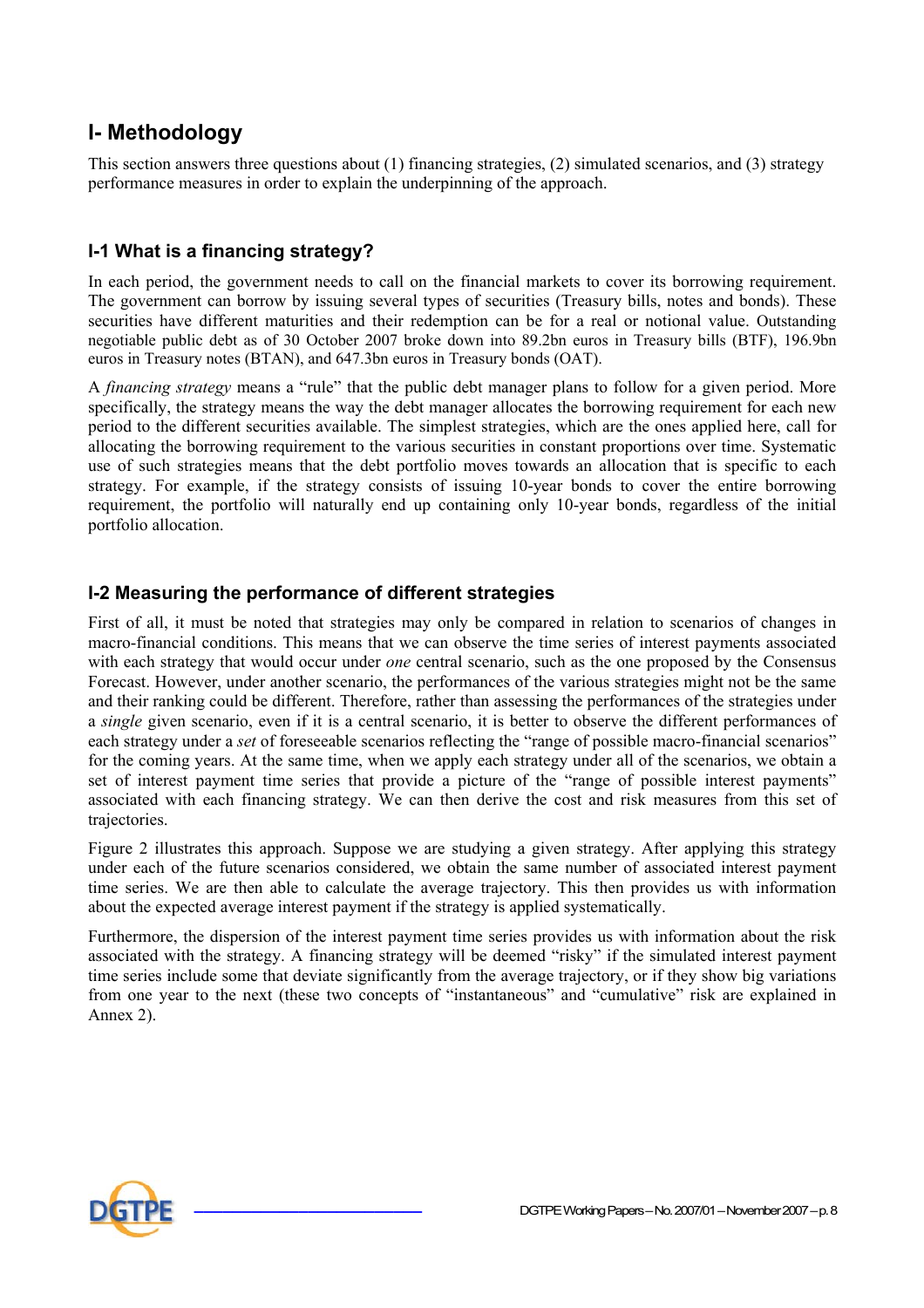



#### **I-3 Scenarios to be considered**

Financing strategies have to be applied under a set of foreseeable macro-financial scenarios. How should such scenarios be selected? One possibility would be to apply a few key scenarios, such as a central scenario, a high scenario and a low scenario. However, the resulting trajectories would necessarily be "smooth" over the coming decades and could not show how macro-financial conditions are subject to unforeseeable shocks in each period. Yet, this characteristic is critical for analysing how a strategy translates such shocks into interest payments, which is precisely how we define the performance of the strategy in terms of risk.

One alternative, which is the solution used in this document, is to simulate a very large number of scenarios in which macro-financial variables are randomly affected by shocks in each period. The characteristics of the shocks, such as standard deviation and correlations, correspond to the characteristics that can be estimated from historical data<sup>6</sup>. Some of the modelling elements may be changed with regard to the estimates if there is reason to think that breaks have occurred recently. We then need to simulate a large number of scenarios in order to cover the set of foreseeable scenarios sufficiently. Figure 3 provides a stylised visual representation of the approach.

It should be noted that, for the same reasons, back-testing a strategy in no way provides a guide to the future, since the past trajectory of the economy is only one outturn among many other possible occurrences, and the likelihood that it will happen again in the future is infinitesimal (see section V).

<sup>&</sup>lt;sup>6</sup> The way the shocks are drawn randomly is a key point of the approach. Consequently, the distributions followed in drawing the shocks must be tested for robustness. These tests are discussed in section IV. In the baseline simulations, the sample of shocks is drawn from estimated past shocks (bootstrap technique).

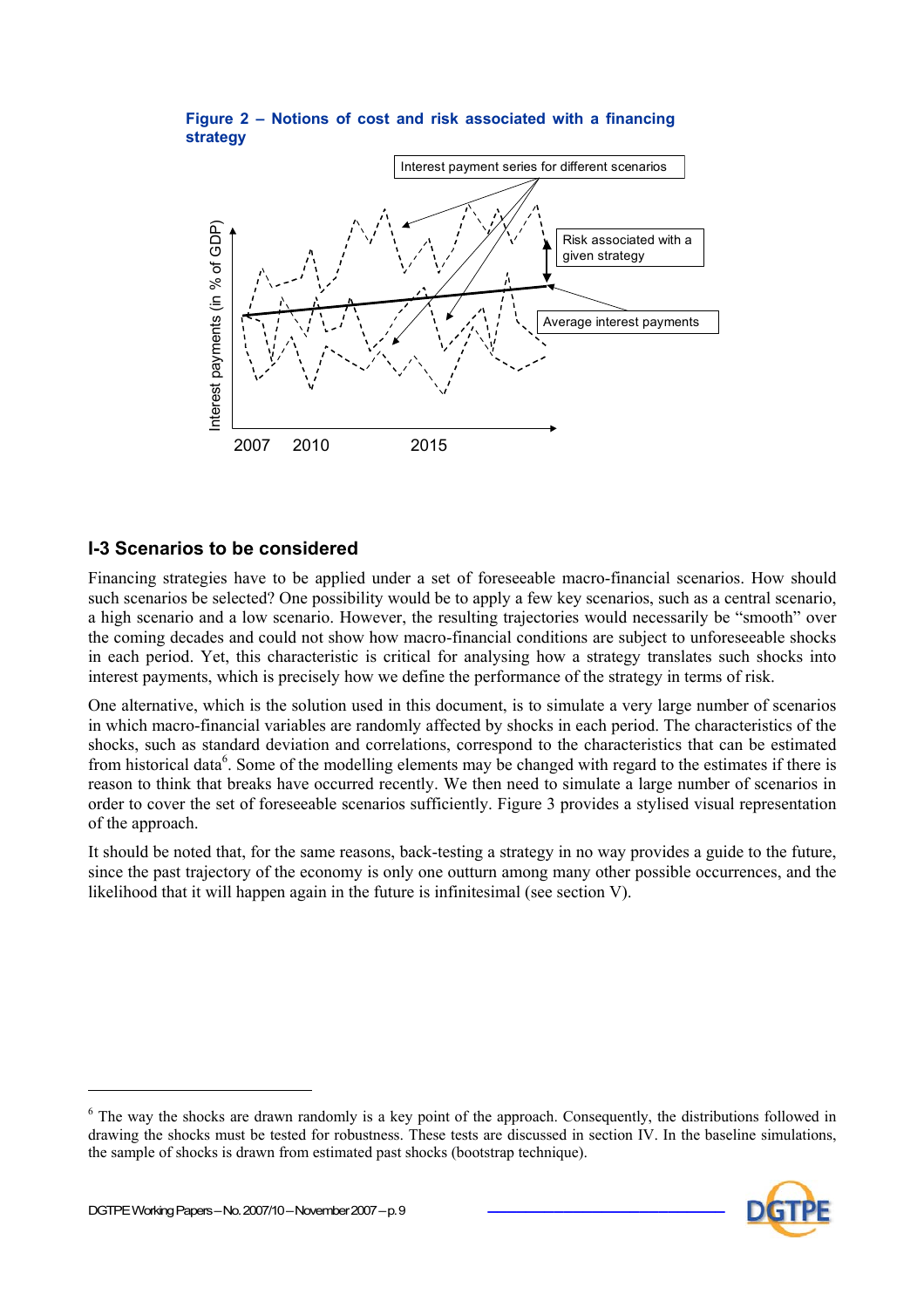#### **Figure 3 – Principle of the approach**



*Key: The model is used to simulate a large number*  $(N = 10,000)$  *of macro-financial scenarios over a 10-year period. Each strategy is applied under each of these scenarios. Thus, after the simulations, we obtain N 10-year series of interest payments for each strategy, from which we derive a cost measure (average interest payments) and a risk measure (variability of interest payments).* 

## **II- Strategies used**

As mentioned above, only simple strategies are considered here. These strategies consist of systematically allocating the borrowing requirement to the securities available to the debt manager in constant proportions over the simulation period<sup>7</sup>. Each strategy is, therefore, perfectly defined by this allocation. Even in this narrow category, there are still an infinite number of strategies, There are as many strategies as there are ways to allocate  $100\%$  to the eight types of securities considered in the model<sup>8</sup>. Naturally, we are able to study only a few of these strategies.

In this study, we limit ourselves to a family of strategies that differ only in the specified proportions of 3 month Treasury bills (BTF), 2-year Treasury notes (BTAN) and 10-year Treasury bonds (OAT). More specifically, we assume that, in the first period, swaps involving these three types of interest rates are entered into in order to obtain the desired debt structure and, thus, the desired average debt maturity instantly. Interest rate swaps are then renewed systematically until they mature. This means that the proportions of 1 year Treasury notes, 5-year Treasury notes, 30-year Treasury bonds and inflation-indexed securities under the different strategies studied remain constant at their current levels, but the proportions of the three other securities used in the model describe the set defined as follows:

<sup>&</sup>lt;sup>8</sup> The eight types of securities considered in the model are: 3-month Treasury bills (BTF), 1-year, 2-year and 5-year Treasury notes (BTAN), 10-year Treasury bonds (OAT) (nominal and inflation-indexed) and 30-year Treasury bonds (nominal and inflation-indexed). Introducing 15-year and 50-year Treasury bonds would be unlikely to change the results.



 $<sup>7</sup>$  However, redemptions are financed by issuing the same securities as those coming to maturity (in other words, only</sup> the government deficit is financed using the specified allocation). This is done to avoid having the longest-dated maturities gradually dominate the debt (see Bolder, 2003).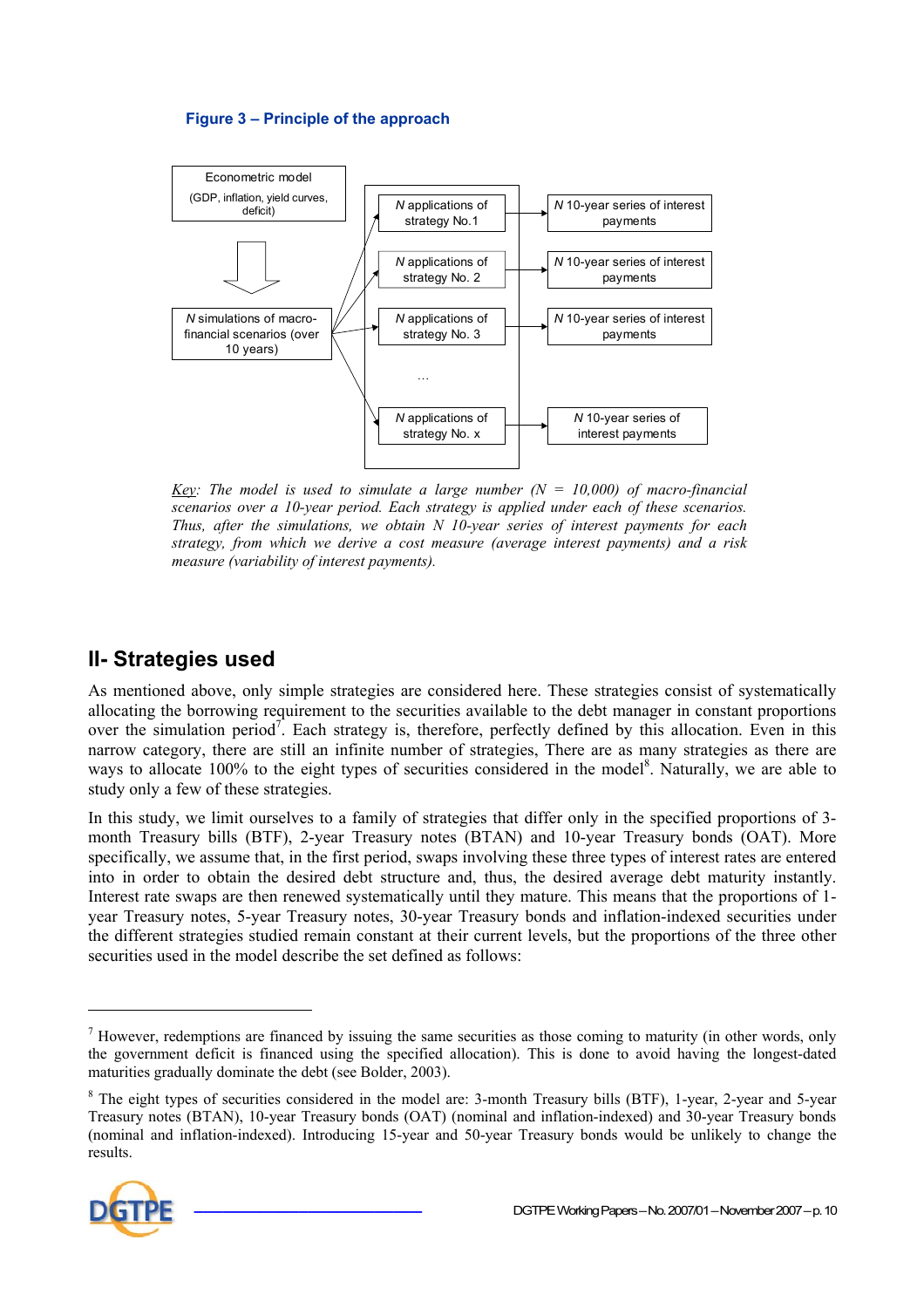The proportion of 10-year Treasury bonds varies from  $60\%$  to 110% of its current level<sup>9</sup>.

This variation is financed by altering exposure to 3-month Treasury bills (BTF) and 2-year Treasury notes (BTAN) so that the relative proportions of the latter range from "all 3-month" to "all 2-year" (*α* denotes the proportion of 2-year Treasury notes).



Some of these strategies fall outside of the initial swaps policy framework of Agence France Trésor, under which, roughly speaking, coupons maturing within 2 years are paid and coupons maturing in 10 years are received. In this case, Figure 4 does not show 3-month Treasury bill coupons (*α* = 1). The market does not offer standard swaps that make it possible to obtain these cash flow streams directly (swaps where a 10-year rate is received and a 2-year rate is paid), so Agence France Trésor enters into two types of transactions:

- Swaps where a 10-year fixed rate is received and the 6-month Euribor is paid (A swaps, hereafter);
- Swaps where the 6-month Euribor is received and a 2-year fixed rate is paid (B swaps, hereafter).

Under the swaps policy implemented in 2001, the notional amounts are the same, the 6-month Euribor coupons cancel each other out and Agence France Trésor receives 10-year coupons and pays 2-year  $coupons<sup>10</sup>$ .

The second means of differentiating between strategies is the proportion of 3-month Treasury bills relative to 2-year Treasury notes. It does not match the swap policy set out above exactly, where a 10-year coupon is received and a 2-year coupon is paid. Here we are testing strategies based on notional amounts of A and B swaps that might be different. This distinction is noteworthy nonetheless because it enables us to assess to what extent a change in average debt maturity has effects that are dependent on the way the change is  $implemented<sup>11</sup>$ .

<sup>&</sup>lt;sup>9</sup> For example, an 80% proportion of 10-year Treasury bonds means that interest-rate swaps are entered into to reduce the payment of a 10-year fixed rate on a notional amount equal to 20% of outstanding 10-year Treasury bonds.

 $10$  In practice, 6-month Euribor positions can be left open for the time it takes to renew them.

 $11$  There are several ways of reducing the average maturity of a debt portfolio. In this case, one way would be to reduce the proportion of 10-year treasury bonds relative to 2-year Treasury notes, and another way would be to reduce the proportion of 2-year Treasury notes issued and increase the proportion of 3-month Treasury bills issued.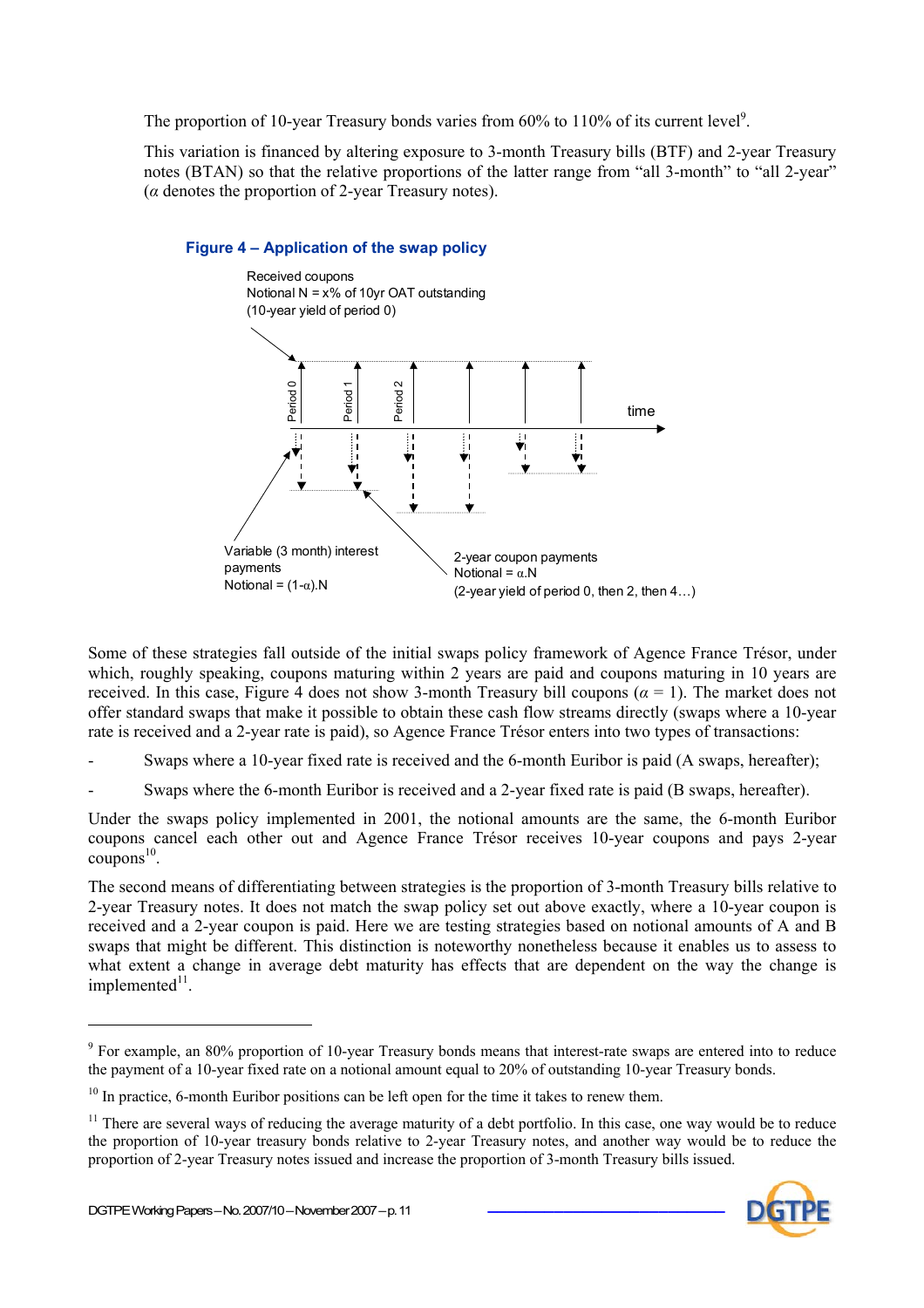It also enables us to determine the influence of mismatching of long swaps and short swaps.

These strategies result in debt portfolios with average maturities ranging from 5.3 years to 7.5 years (versus the average maturity of around 7.0 years, after swaps, as of 30 September 2007). Figure 5 shows the average maturities of the strategies studied in relation to the two degrees of freedom defined above.



**Figure 5 – Average maturity of the strategies tested** 

## **III- Results of the "baseline" simulations**

Each set of simulations is produced using a model and therefore depends on the underlying assumptions of that model. The results presented in this section are those relating to the "baseline" model, which is presented in greater detail in Annex 1. The sensitivity of the results to several model assumptions is discussed in the following section.

The stationary values chosen are 2% annual GDP growth, 2% annual inflation, a 4.5% short-term interest rate and a 5.5% 10-year interest rate<sup>12</sup>. These values are also used as the initial conditions for the simulations.

The simulations (10,000 ten-year scenarios) can be used to derive cost and risk measures for each strategy. These two measures are used as coordinates to plot the different strategies on a cost/risk plane. Box 1 provides details about this way of presenting the results and how it should be interpreted.

 $12$  The stationary values are the average values of the series that would be obtained if the model were simulated over a very long period. See Annex 1 for more details about the choice of these values.



 $\overline{\phantom{a}}$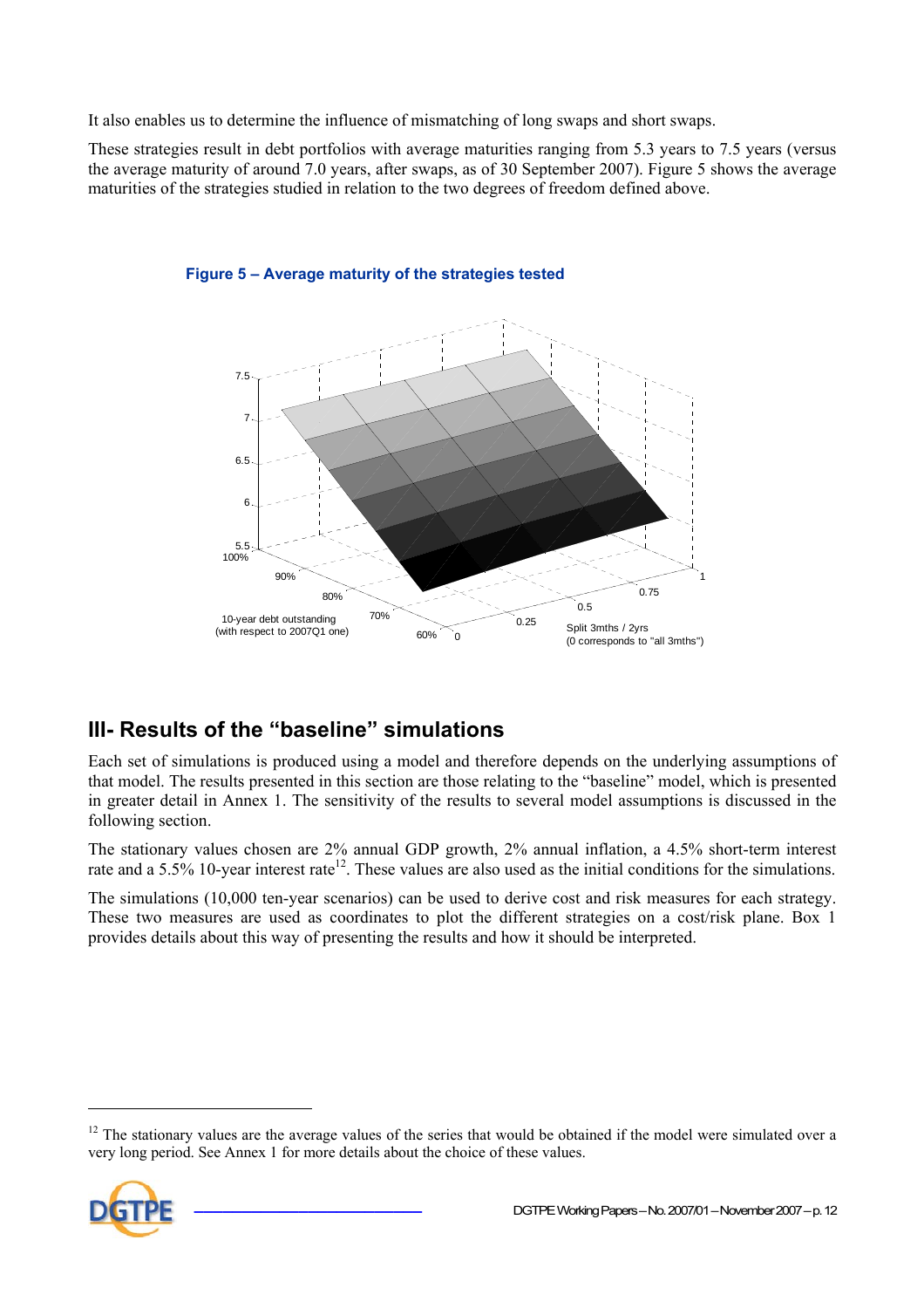#### **Box 1 – Presentation of the results**

A chart is used to facilitate comparisons of the different strategies. The strategies are plotted along two axes. One axis corresponds to the expected average cost when the strategy is applied and the other axis corresponds to the risk associated with the strategy.



The figure above shows an example of the distribution of the strategies on a cost-risk plane. Compared to strategies A and C, strategy B is not efficient because it carries a higher average cost and greater risk. On the other hand, it is impossible to say whether strategy A is better than strategy C, since C carries lower risk but a higher average cost. In order to decide between A and C, we need to know how much risk we are willing to take to lower the average cost. This is called risk aversion. It is not up to the debt manager to make such choices, which are political in nature.

In conclusion, this type of chart cannot be used to define the optimum debt management strategy, but rather to eliminate the strategies that are dominated by the others carrying lower average costs *and* lower risks. The set of strategies that are not dominated by the others, which in our simplified example is the straight line from A to C, is called the *efficiency frontier*.

The simulations show that the average interest payments increase as a function of average debt maturity (see Figure 15). More specifically, we assessed an average difference in interest payments of 0.13 annual GDP points between the shortest average debt maturity studied (5.3 years) and the longest (7.5 years). This means that using interest-rate swaps to reduce debt maturity by one year would reduce the average annual interest payments by nearly 1bn euros in the first 10 years.

With regard to the impact that a reduction in average debt maturity would have on risk, the results are qualitatively different, depending on whether the risk is seen as the variability of *interest payments* or as the variability of the *budget balance* (the primary balance plus interest payments). An examination of the costrisk planes in Figure 15 leads to the following conclusions about the impact of a reduction in average debt maturity on risk with constant relative proportions of 3-month Treasury bills and 2-year Treasury notes:

#### **A reduction in average debt maturity increases the variability of interest payments.**

The simulations suggest that a reduction of one year in average debt maturity increases the average annual variation in interest payments by approximately 30% (more than 0.45bn euros, or from 1.45bn euros to 1.9bn euros) and increases the Cost-at-Risk by 0.04 GDP points, or 0.8bn euros (raising the Cost-at-Risk from 53.6bn euros to 54.4bn euros).

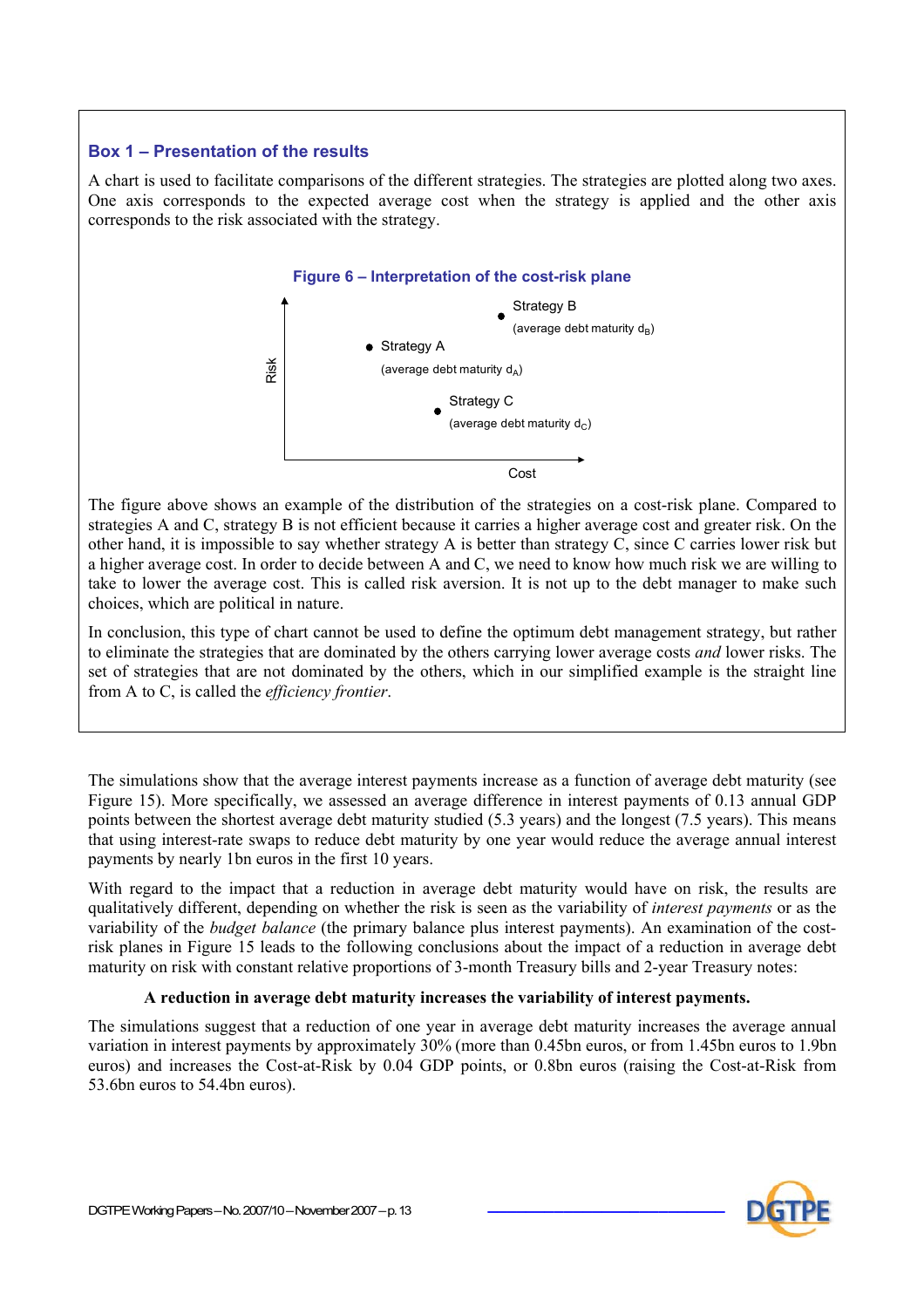#### **On the other hand, a reduction of average debt maturity from 7.5 years to 5.3 years does not have a significant effect on the variability of the budget balance.**

Reducing average debt maturity from 7.5 years to 5.3 years leads to changes in the risk measures of about 1%, whether we measure in terms of average annual variation or the Cost-at-Risk of the budget balance. The Cost-at-Risk<sup>13</sup> ranges from 2.92% to 2.95% of GDP and the average annual variation ranges from 0.927% to 0.938% of GDP.

Therefore, a reduction in average debt maturity tends to increase the variability of interest payments, but it has virtually no impact on the variability of the budget balance. In other words, as average debt maturity decreases, the increase in the variability of interest payments is offset by a stronger negative correlation between this variability and that of the primary deficit.

There are two explanations for this phenomenon. First, the correlation between short-term interest rates and the primary budget balance is stronger than that between long-term interest rates and the primary budget balance (the primary deficit is negatively correlated to the business cycle, see Annex 1.B). Figure 7 below shows the correlations between the output gap and the 3-month lagged interest rate, and the correlation between the output gap and the 10-year lagged interest rate. Secondly, short-term debt benefits more from this correlation because it is renewed more often. When long-term debt is issued, only the first interest payments are sensitive to the correlation between interest rates and the budget balance (at the time of issue). When short-term debt is issued, interest payments benefit fully from the correlation.





*Key: The dashed lines correspond to the bounds of the 90% confidence interval of the correlations estimated from historical data (dotted lines). The thick line corresponds to the correlations simulated using the model.* 

It seems that, starting with a situation where all 3-month Treasury bills have been replaced by 2-year Treasury notes, an increase in the proportion of outstanding 3-month Treasury bills relative to 2-year Treasury notes reduces both average interest payments and the annual variability of interest payments. The effect on cost stems from the slope of the yield curve between 3-month maturities and 2-year maturities, which is positive on average. The effect on the variability of interest payments is less intuitive because

<sup>&</sup>lt;sup>13</sup> Here, the Cost-at-Risk is the amount that interest payments will be less than with a probability of 90% (in 10 years). For example, Figure 12 shows that when average debt maturity is 7.5 years, interest payments are less than 2,98 GDP points in 90% of the cases.

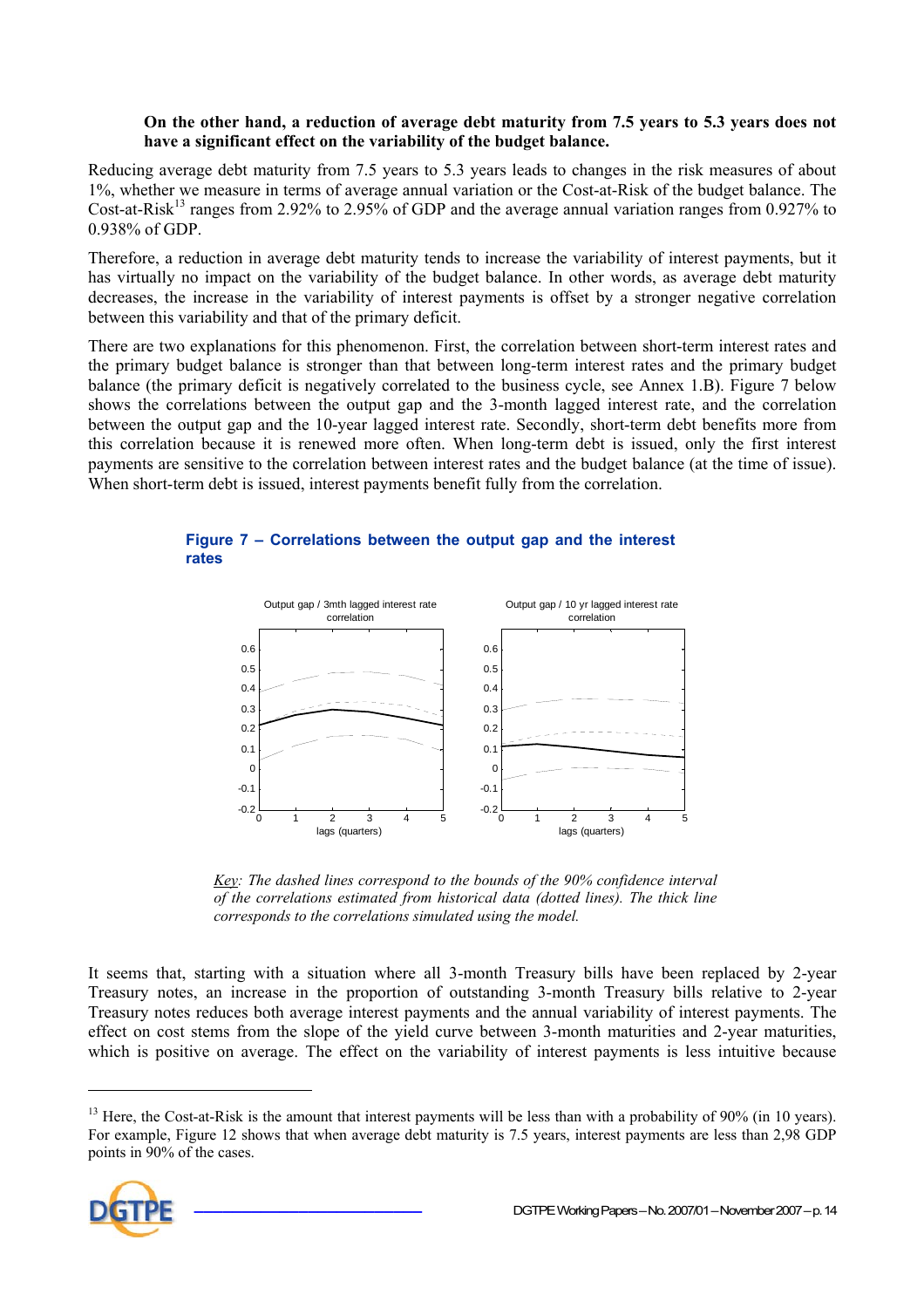issuing short-term debt increases refinancing risk. The results of the simulations show that this effect is dominant once the proportion of 3-month Treasury bills is greater than that of 2-year Treasury notes. A limited amount of 3-month Treasury bills seems to help smooth the annual interest payments by preventing the "bumps" caused by renewal of 2-year Treasury notes $^{14}$ .

## **IV- Sensitivity of results to model assumptions**

We carried out further simulations after altering some of the model assumptions to test the robustness of the results. In this section we examine the influence of the following elements:

The scale of simulated macro-financial shocks (standard deviation),

The form of the distribution used to draw a sample of the shocks at random (normal distribution or "fat-tail" distribution, see Box 2),

The parameters of the yield curve (with a constant 3-month to 10-year slope),

A change in the average slope of the yield curve,

Estimation period of the model,

The number of lags used in the VAR

#### **IV-1 The scale of the macro-financial shocks**

In these simulations, we increase the standard deviations of the shocks affecting the macroeconomic variables by 20% compared to the values used in the baseline model. This reflects greater macro-financial volatility in coming years.

The results of these simulations are shown in Figure 16. There is very little change in terms of cost. The qualitative results with regard to risk are not affected but they are quantitatively "expanded". For example, a reduction in average debt maturity leads to a 450m-euro increase in average annual variability of interest payments under the baseline scenario, but in this scenario, the increase is some 600m euros.

#### **IV-2 The distribution types of the shocks**

In the central model, the sample of shocks is drawn from the estimated residual values (bootstrap technique, see CBO, 2001 or Bardoux et al., 2006). This means that it is implicitly assumed that "historical" shocks cover their defining set for the historical estimation period in a way that is representative of their distribution. One drawback of this method is that it excludes extreme shocks, if there are none during the estimation period. In other words, if we draw a sample of residual values from the historical values, no shock can be greater than the estimated shocks. On the other hand, if the sample of shocks is drawn following a normal distribution, there is a non-null probability that a shock drawn may be greater than any value, no matter how large.

 $14$  Let's assume that a given amount needs to be financed in year 0. If it is financed with 2-year Treasury notes, the annual interest payments will be fixed for the first two years, but the interest rates will have time to fluctuate substantially between two refinancings. This could potentially give rise to strong variability of interest payments between year 2 and year 3. On the other hand, if the same amount is financed with 3-month Treasury bills, interest rates will fluctuate less between refinancings (if they are not too volatile) and average interest payments over the period would be smoother on average over the period, despite the financing risk, which is higher than in the previous case.

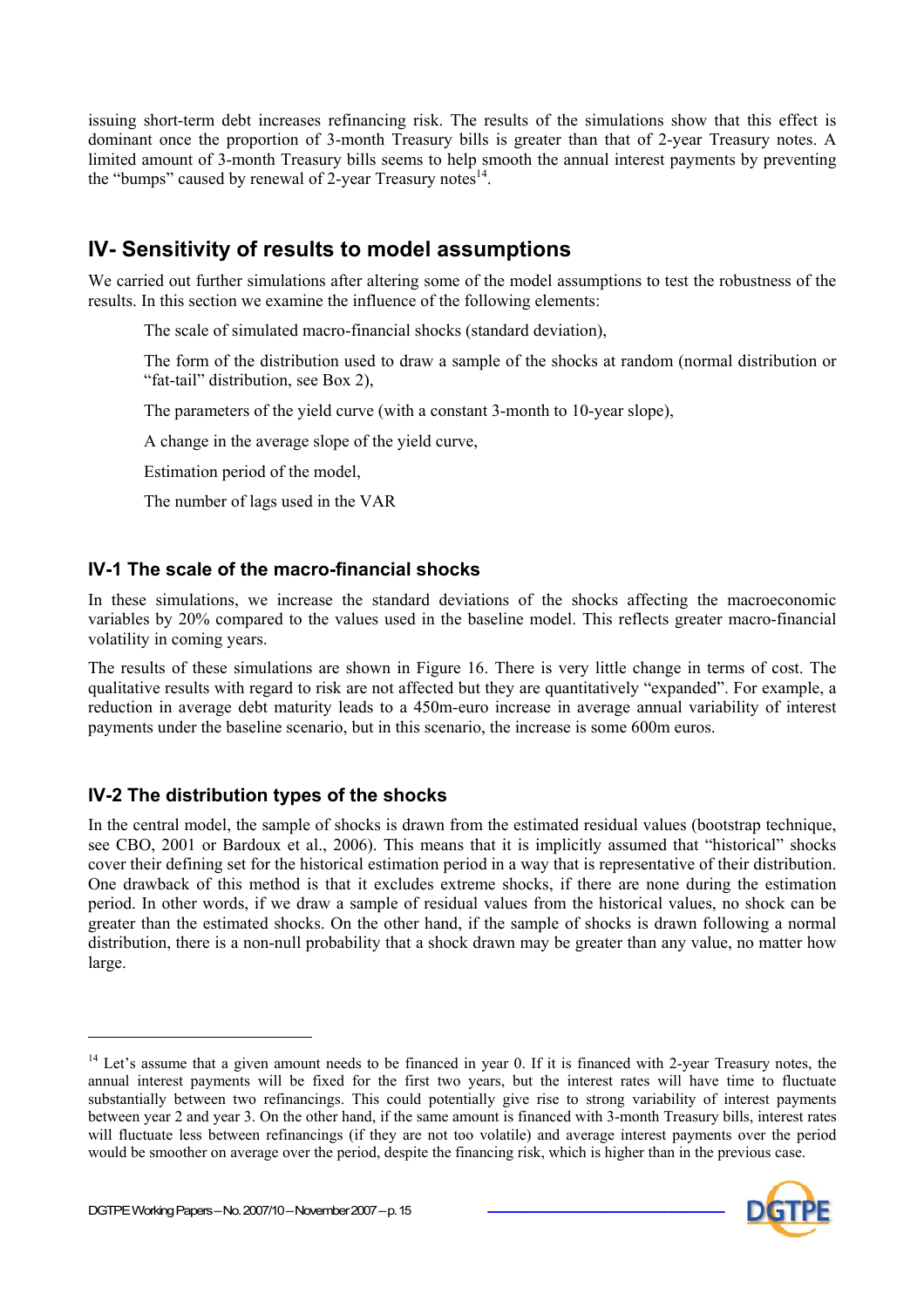We have produced two variants here. In the first, the simulations are carried out on the assumption that the samples of shocks are drawn following a normal distribution, and the covariance matrix is derived when the VAR is estimated. However, there are an infinite number of different distributions providing the same covariance matrix, and the normal distribution is only one of them. More specifically, there are distributions that give a greater probability to extreme phenomena, which has to be counterbalanced by a smaller probability of moderate and intermediate shocks, if we want to keep the standard deviation constant. These distributions are said to have "fat tails" (see Box 2). The second variant consists of drawing a sample of shocks following this type of distribution.

Figures 17 and 18 suggest that there are only marginal changes in the results with regard to interest payments and average annual variation. On the other hand, even though the Cost-at-Risk measures are qualitatively the same as those in the baseline simulations, they are higher overall when the sample of shocks is drawn following a normal distribution or a fat-tail distribution.

#### **Box 2 – Fat-tail distribution**

In the baseline simulations, we assume that the sample of shocks is drawn uniformly from the empirical distribution plotted by the estimated shocks (bootstrap technique). In other words, the characteristics of the simulated shocks, such as the standard deviation, are exactly the same as those of the estimated shocks.

New simulations have to be made to test the sensitivity of the results to this choice. The first example considers normal distributions showing the same standard deviations and variance-covariance matrix as the estimated shocks. Naturally, normal distributions are only one example of distributions and there are an infinite number of distributions showing the same standard deviation.

One potentially important characteristic of the distribution used for this simulation exercise is the *kurtosis*. Intuitively, this characteristic accounts for the probability of extreme phenomena occurring relative to the occurrence of "average" phenomena.

Such extreme events do occur on financial markets. For example, the New York Stock Exchange varied by more than 7% on 48 occasions between 1916 and 2003, whereas, if stock prices followed a Gaussian distribution, such events would occur only once every 300,000 years.

Two densities may show the same mean and variance, but different *kurtosis*. The chart below shows a normal density compared to a density with the same standard deviation (=1), but with kurtosis equal to 9 (the kurtosis of a normal distribution is equal to  $3^{15}$ .

<sup>&</sup>lt;sup>15</sup> This density with a kurtosis equal to 9 is the density followed by a random variable *X* resulting from the following procedure: a random variable *P* is drawn at random following a uniform distribution [0,1]. If *P* is smaller than a given probability *p*, *X* is drawn following a normal distribution N(-x<sub>0</sub>, $\sigma$ <sub>2</sub>); if *P* is between *p* and *I*- *p*, *X* is drawn following a normal distribution N( $0$ ,  $\sigma$ <sub>*i*)</sub> and if *P* is higher than *1- p*, *X* is drawn following a normal distribution N(x<sub>0</sub>, $\sigma$ <sub>2</sub>). The parameters  $p, x_0, \sigma_1$  and  $\sigma_2$  are calibrated so that the standard deviation of *X* is 1.



 $\overline{\phantom{a}}$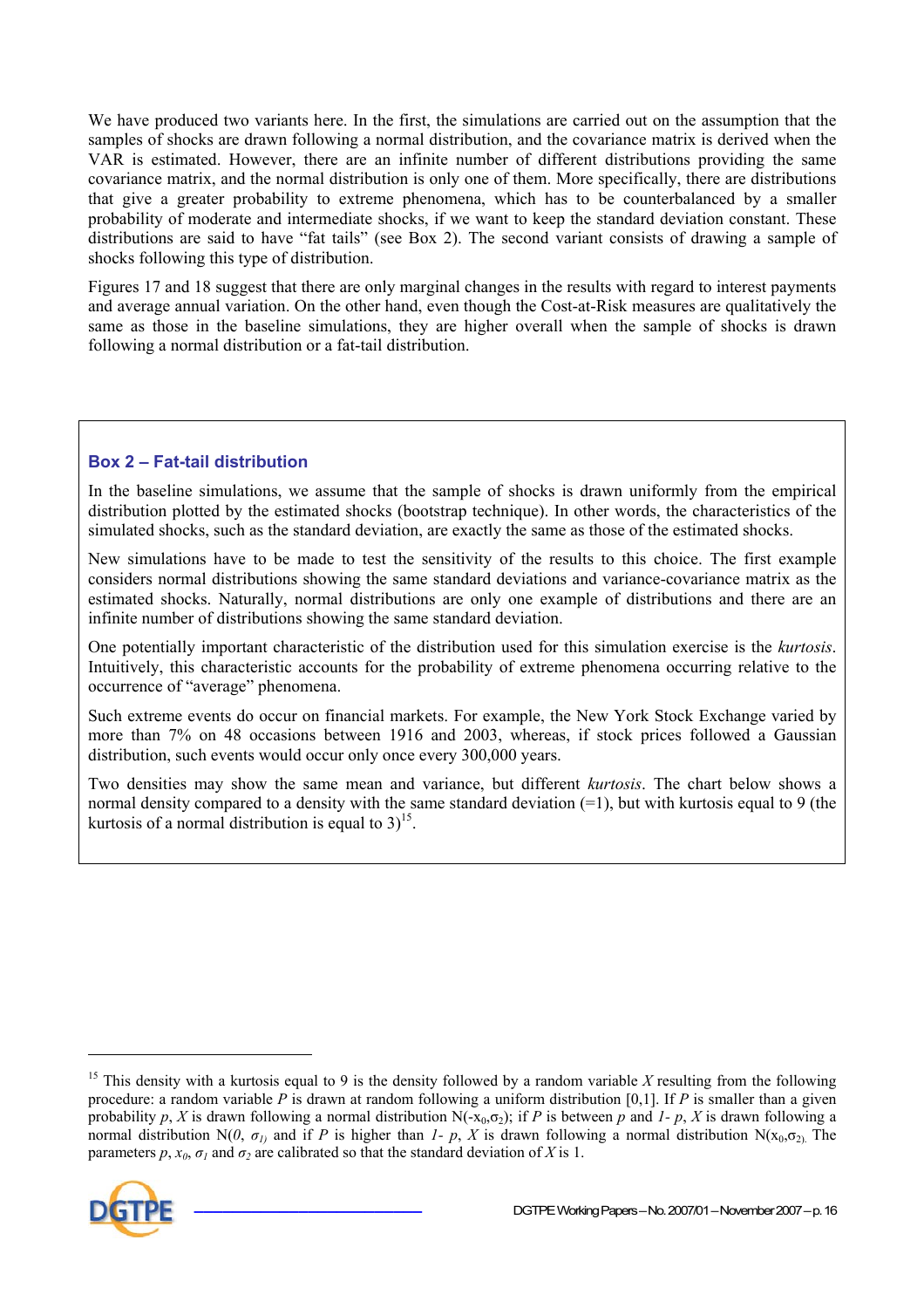

#### **IV-3 The parameters of the yield curve**

The yield curve in the model has been extrapolated from the 3-month interest rate and the 10-year interest rate. For each date, the other segments of the curve are calculated from these two rates using a function that depends on two parameters denoted *β2* and *τ* (see Annex 1.C). These parameters are set to achieve the best fit for a given period in the past and then they are kept constant during the simulation period. Figure 9 shows the influence of these parameters on the average yield curves. Each curve shown in the figure corresponds to a given *β2* and *τ* pairing. Each curve is then plotted for the average values of the rates (4.5% for the 3-month rate and 5.5% for the 10-year rate).

For example, simulations were made with the pairing of  $\beta_2 = -3$  and  $\tau = 1$ , versus  $\beta_2 = 1.97$  and  $\tau = 1.72$  in the baseline model (see Figure 19).

In this configuration of the yield curve, the 2-year rate is lower on average than the 3-month rate, which is not a realistic assumption. It follows that reducing average debt maturity by increasing the proportion of outstanding 3-month Treasury bills would increase average interest payments. Nevertheless, the influence of a reduction of average debt maturity achieved by reducing the proportion of outstanding 10-year Treasury bonds, with the same allocation of 3-month Treasury bills and 2-year Treasury notes, does not produce any qualitative change in the results.

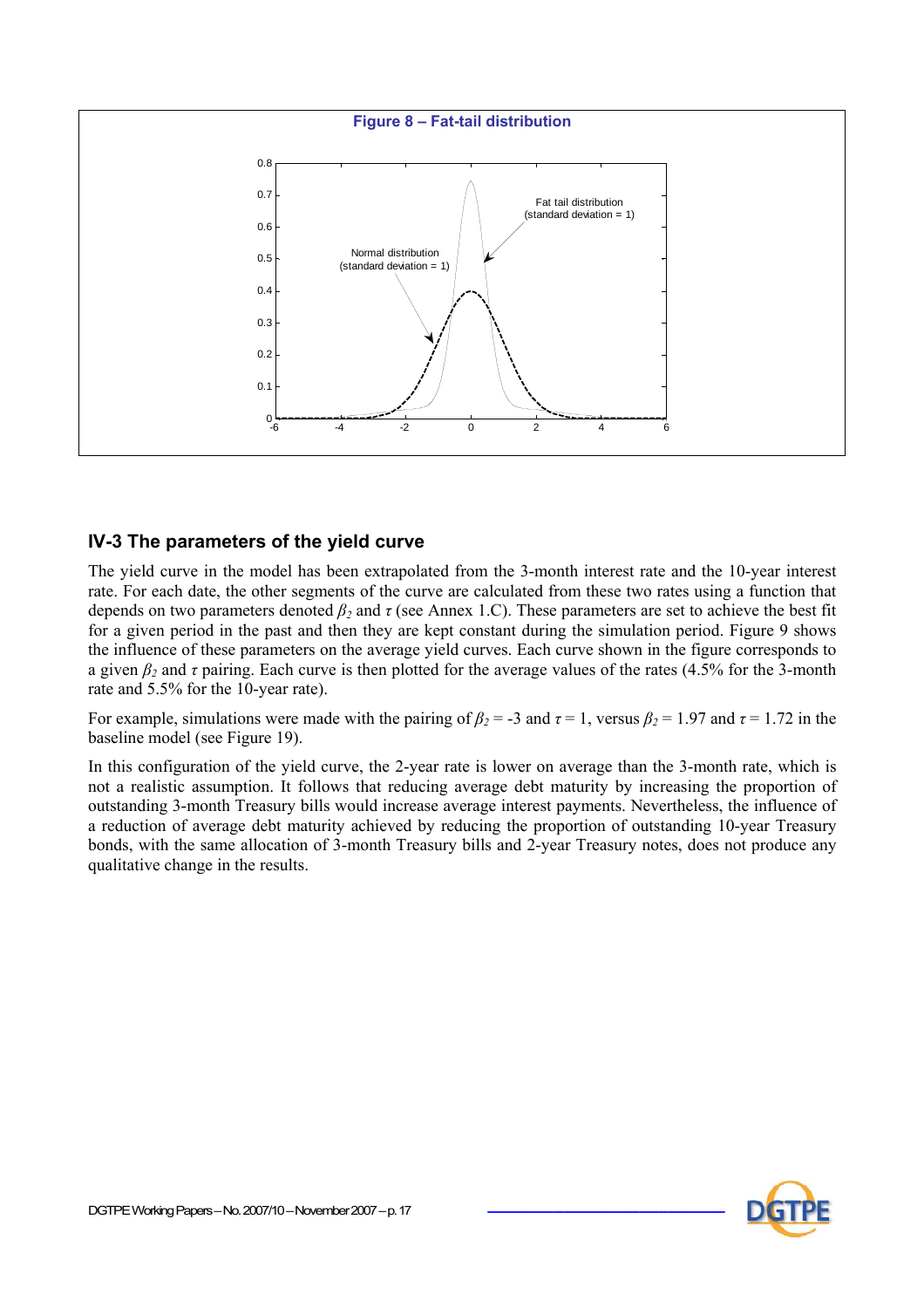**Figure 9 – Average yield curves for different yield curve parameters** 



#### **IV-4 Change in the average slope of the yield curve**

The "baseline" simulations are made using the initial conditions, where the slope is positive, rising by 1 point between the short-term interest rate and the 10-year rate. This condition is satisfied on average over the simulation period.

Here, we analyse the performances of the swaps programme under the apparently more adverse assumption of decrease in the average slope of the yield curve over the simulation period. We test two cases: the average slope of the yield curve is 25 basis points in the first case and 50 basis points in the second case on average, as opposed to 100 basis points in the baseline model. If we assume that the stationary value of short-term rates remains at 4.5%, then the stationary values of long-term rates are 4.75% and 5.0% respectively. Figure 10 shows the corresponding yield curves<sup>16</sup>. The average yield curve of the baseline model is shown as a dotted line for the purposes of comparison.



<sup>&</sup>lt;sup>16</sup> In both cases, we used  $\beta$ <sup>2</sup> = 0 in the yield curve parameters. If the value of  $\beta$ <sup>2</sup> used is that in the baseline model (-1.97), then the interest rate on 2-year Treasury notes is lower on average than the rate on 3-month Treasury bills, which is not the case over a long period.

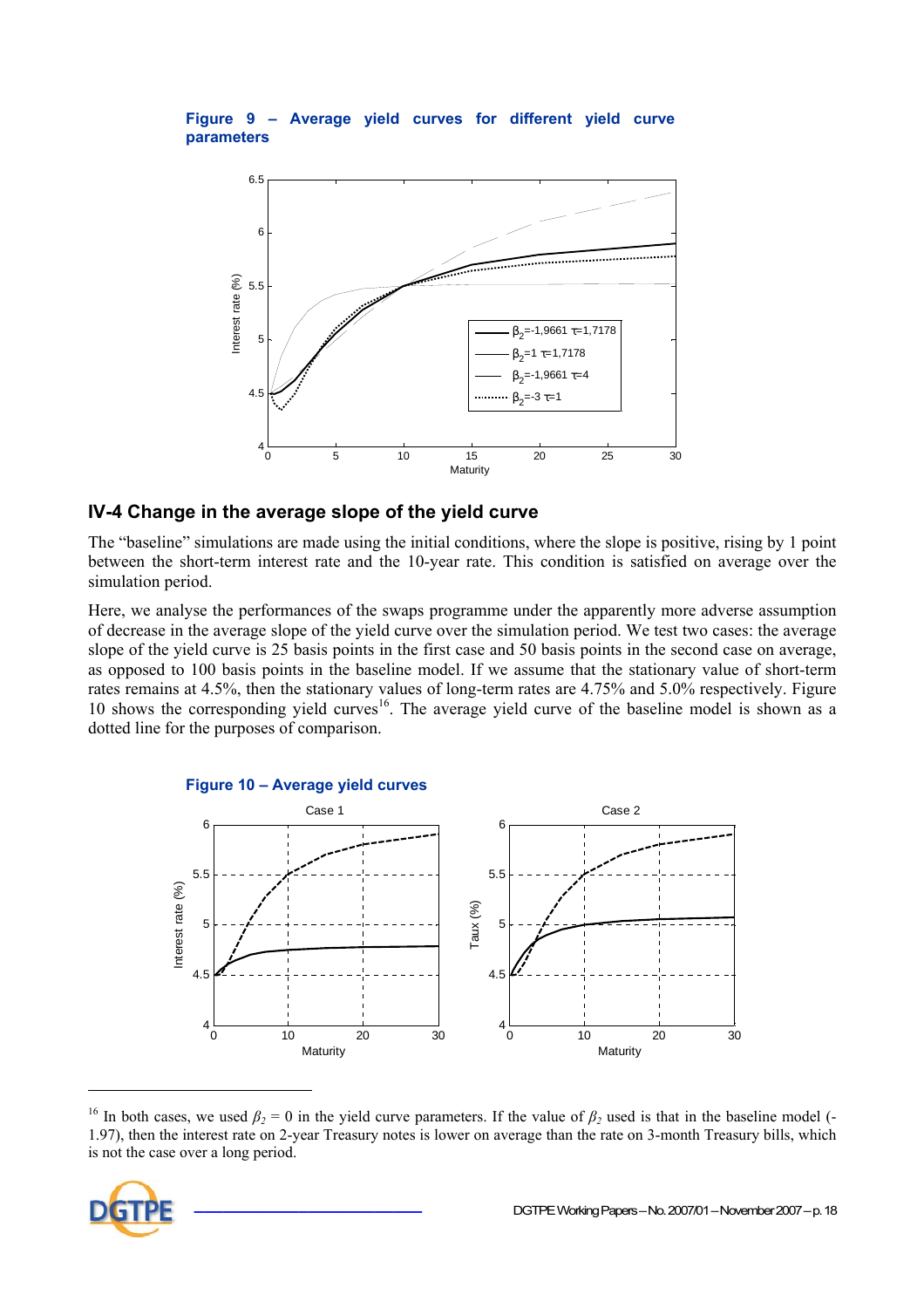Figures 20 and 21 show the cost/risk planes obtained after making simulations with each of the models. Naturally, the expected gains from a reduction in average debt maturity in terms of lower average interest payments are smaller in these cases. If the long-term interest rates are at 4.75% or 5.0%, the respective gains per year are 0.20bn euros or 0.45bn euros on average for a 1-year reduction in average debt maturity. These gains are to be compared to the gain of 1bn euros in the baseline model. This means that the average gain is approximately proportional to the spread between 3-month rates and 10-year rates.

The qualitative results are practically the same with regard to volatility measures. On the other hand, the Cost-at-Risk measures are less favourable for a reduction of average debt maturity. Generally speaking, the average interest payment and Cost-at-Risk measures are naturally lower than in the baseline model because the stationary long-term rates are lower in these simulations. In the baseline model, the stationary long-term interest rate is 5.5%, as opposed to 4.75% and 5.0% in the two models tested here.

#### **IV-5 Estimation period of the model**

The baseline model was estimated for the period from 1986Q1 to 2007Q1. How would the results be affected if the estimation period were shortened? This corresponds to the assumption that the most recent years, rather than the last 20 years as a whole, are more representative of the future dynamics of macroeconomic variables. Indeed, it could be argued that the French economy underwent major structural changes in the recent period, with deregulation, globalisation and the changeover to the euro.

Therefore, we re-estimated the model for the period from 1995Q1 to 2007Q1. It was then used to simulate new scenarios. The results are shown in Figure 22.

The main change in the results stems from the impact on the Cost-at-Risk linked to interest payments. In the baseline model, a reduction in average debt maturity increases the Cost-at-Risk linked to interest payments, but, in this model, the Cost-at-Risk is reduced. This means that the shortening of the estimation period results in a stronger argument for reducing average debt maturity. These simulations suggest that we can obtain lower cost and risk, if risk is measured in terms of the Cost-at-Risk linked to interest payments.

However, the estimation covers only 49 quarters, which is a small number for the proper estimation of a VAR model. Furthermore, given that the simulations cover the next 10 years, using only the last 10 years as a reference period is no doubt unsatisfactory. Consequently, the results of the simulations must be interpreted with care.

#### **IV-6 The number of lags used in the VAR**

The current variable values in the model used to represent economic changes depend on the past or "lagged" values of the same variables (see Box 3).

The baseline model uses two lags, or two quarters, for the VAR model. This choice is based on the results of econometric tests. Yet, the tests used did not produce a consensus about the choice of the two lags. More specifically, 2 of the 5 tests recommended the use of a single lag (see Annex 1.A).

Figure 23 shows the simulation results when the VAR model is estimated with a single lag. The results show little change, which confirms the robustness of the results.

## **V- Back-testing**

Back-testing is a quantitative method in which the performances that would have been obtained if the different strategies had been applied in the past are observed. In other words, back-testing attempts to answer

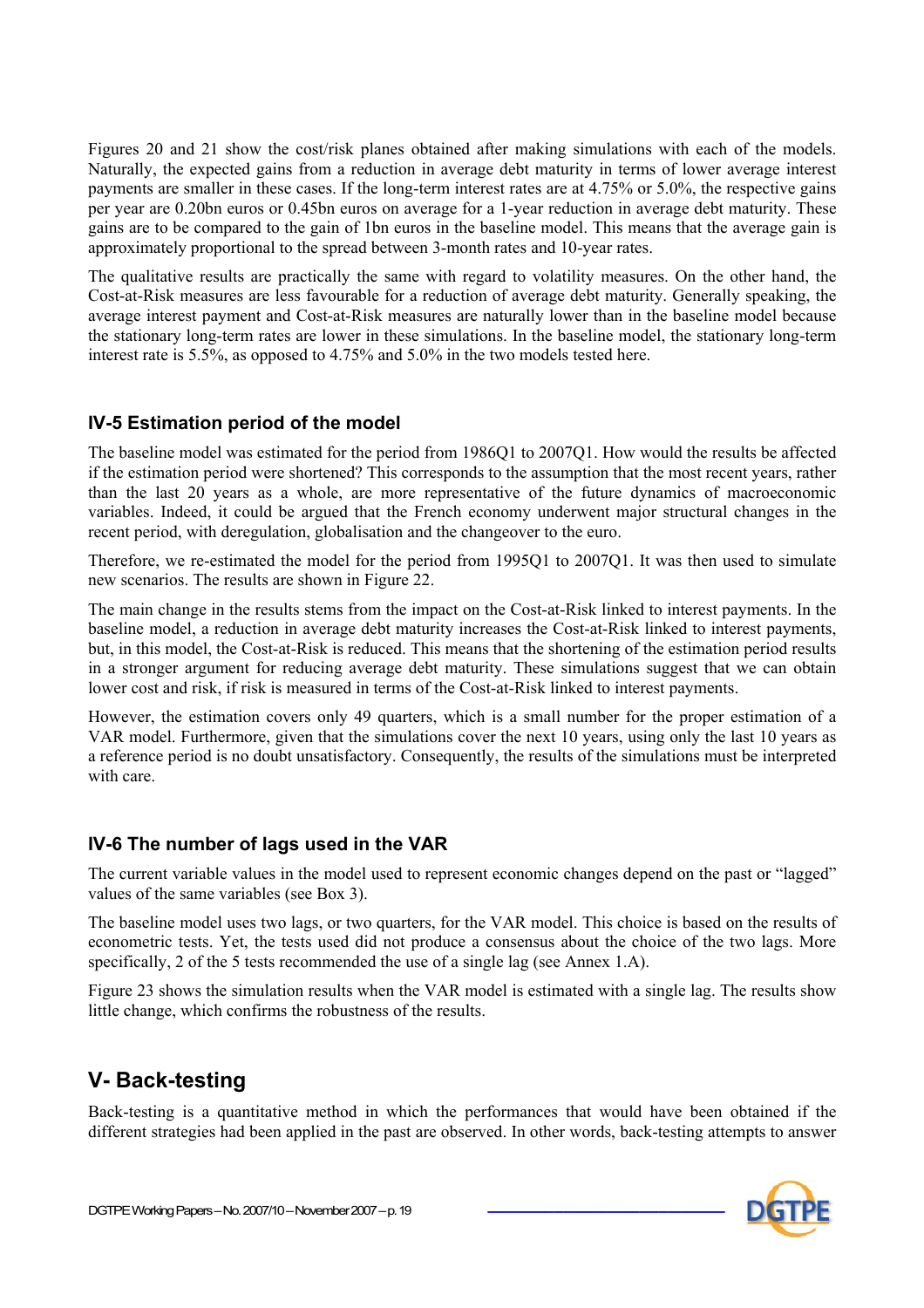the question, "what would have happened if this or that strategy had been implemented over the last *n* years?"

It is important to understand that the ranking of the strategies produced by back-testing is less relevant as a decision-making aid than the ranking obtained in section III. As mentioned above, just because a strategy performs satisfactorily for a given deterministic past scenario, it does not mean that it will always produce satisfactory results in a future period, where economic changes are random. However, back-testing is still helpful, if only because it enables us to see if the results are of the same order of magnitude as the results suggested by the random simulations.

The strategies tested differ only with regard to their relative proportions of 10-year Treasury bonds and 2 year Treasury notes in order to simplify interpretation of the results; we do not examine the influence of the allocation between 2-year Treasury notes and 3-month Treasury bills. The average debt maturities associated with the different strategies range from 5.6 years to 7.4 years.

|            | <b>Average debt</b><br>maturity | Performance measure                        | 1985-2006 | 1990-2006 | 1995-2006 | 2000-2006 |
|------------|---------------------------------|--------------------------------------------|-----------|-----------|-----------|-----------|
| Strategy 1 | 5.6 years                       | Average interest<br>payments (% of GDP)    | 2.37      | 2.38      | 2.09      | 1.87      |
|            |                                 | Average variation<br>$(\%$ of GDP)         | 0.16      | 0.18      | 0.13      | 0.04      |
| Strategy 2 | 6.0 years                       | Average interest<br>payments (% of GDP)    | 2.45      | 2.45      | 2.18      | 1.93      |
|            |                                 | Average variation<br>$(\%$ of GDP)         | 0.16      | 0.18      | 0.11      | 0.04      |
| Strategy 3 | 7.0 years                       | Average interest<br>payments (% of GDP)    | 2.63      | 2.62      | 2.41      | 2.07      |
|            |                                 | Average variation<br>$(\% \text{ of GDP})$ | 0.16      | 0.18      | 0.11      | 0.04      |
| Strategy 4 | 7.4 years                       | Average interest<br>payments (% of GDP)    | 2.69      | 2.68      | 2.49      | 2.12      |
|            |                                 | Average variation<br>$(\% \text{ of GDP})$ | 0.16      | 0.18      | 0.11      | 0.04      |

#### **Table 1 – Back-testing results**

*Key: Applying Strategy 2, with average debt maturity of 6.0 years, over the period from 1995 to 2006 would have resulted in average annual interest payments equal to 2.18% of GDP.* 

Table 1 shows the results of simulations made over several periods<sup>17</sup>. In each of the 4 periods considered, reducing average debt maturity from 7 years to 6 years decreases the average annual interest payments by

 $17$  The initial debt structure at the start of each simulation, before entering into swaps to achieve the desired average debt maturity, is the prevailing structure at the first quarter of 2007. More specifically, the debt structure by redemption amounts is expanded to correspond to the debt/GDP ratio on the first date considered (e.g. 30.3% in 1985). Furthermore, the matrix of future interest payments as seen from the fist quarter of the simulation is equal to the matrix for the first quarter of 2007. It would have been better to use the exact debt structure from the first quarter of the simulation, with the redemption matrices and rates of the first quarter considered, but such data are hard to construct for past years. Consequently, it is impossible to compare the average interest payments as shown in Table 1 with those observed historically.



 $\overline{\phantom{a}}$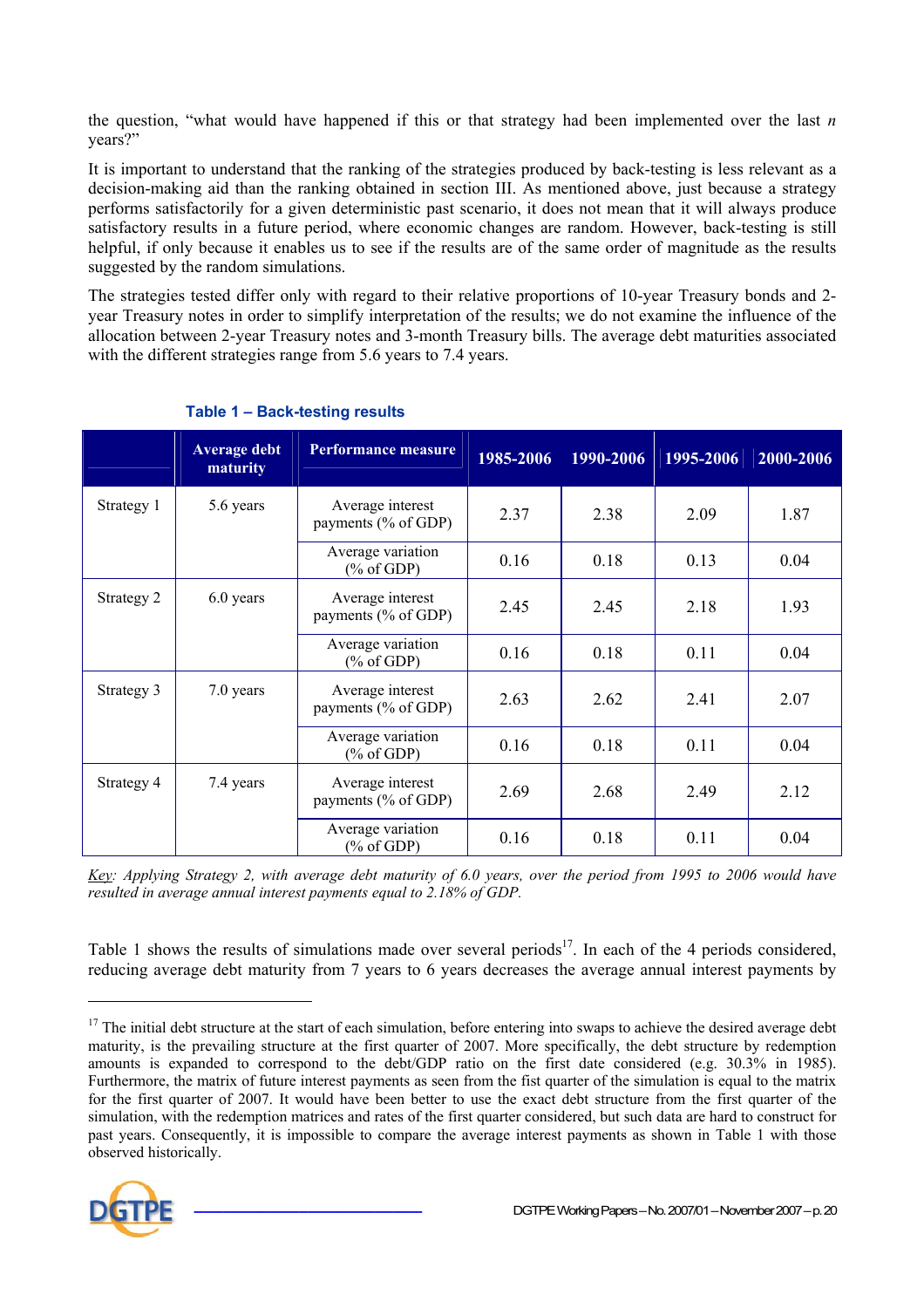between 0.14 GDP points, for the period from 2000 to 2006, and 0.23 GDP points for the period from 1995 to 2006. These values are in line with the results of the stochastic simulations that suggest a decrease of 0.13 GDP points in the annual interest payments following a similar reduction in average debt maturity.

Table 1 also shows that, for the periods considered, reductions in average debt maturity would have had very little impact on the variability of interest payments.

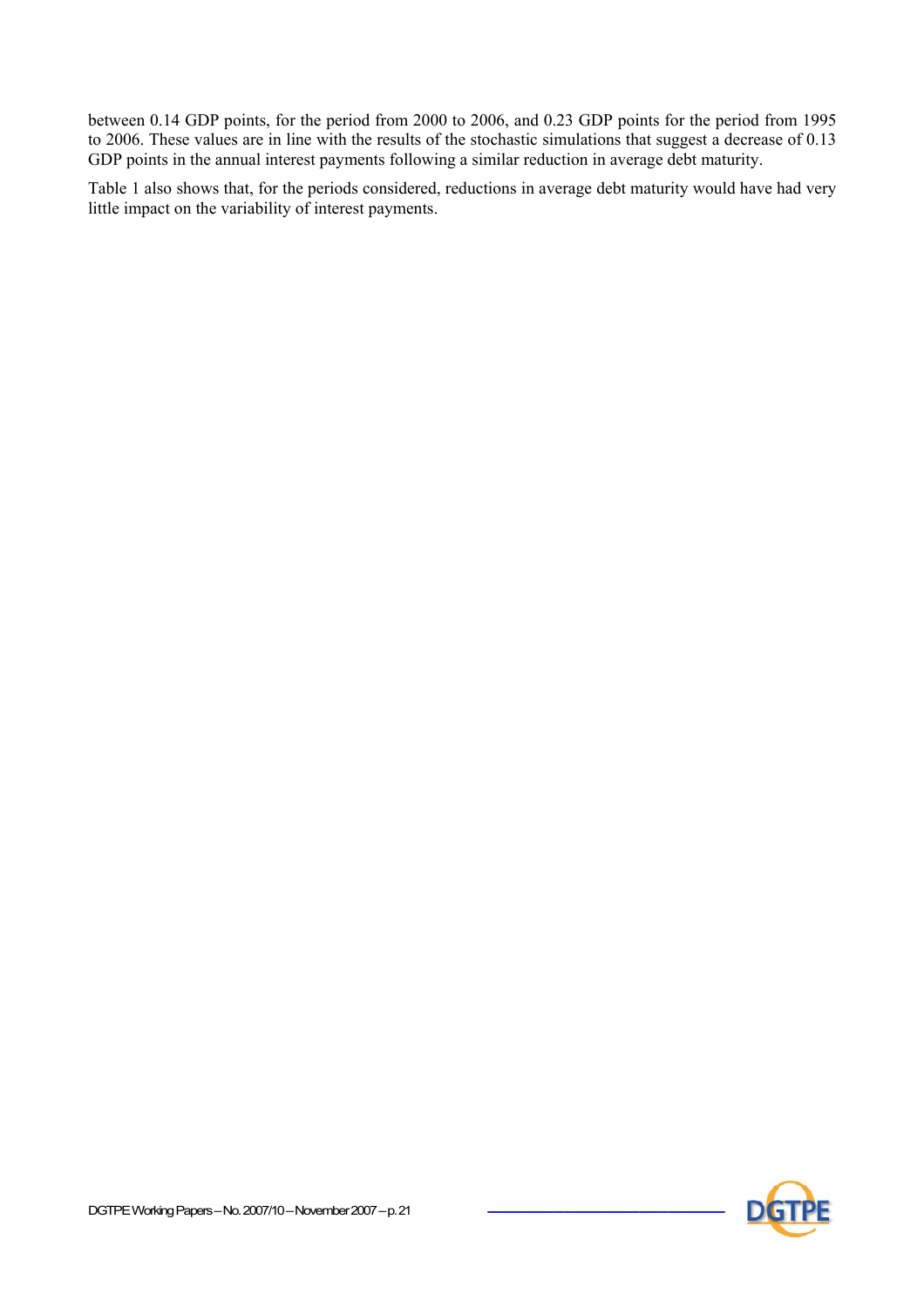## **References**

Bardoux, F., D. Cintioli, and M. Marchiori, 2006, Risque de portefeuille, Value-at-Risk, les atouts de la simulation historique, *Asset Management*, December 2005 - January 2006.

Benassy-Quéré, A., L. Boone and V. Coudert, 2003, *Les taux d'intérêt*, Ed. La Découverte.

Bergström, P. and A. Holmlund, 2000, A simulation model framework for government debt analysis, *mimeograph*, The Swedish National Debt Office.

Bergström, P., A. Holmlund and Lindberg, 2002, The SNDO's simulation model for government debt analysis, *mimeograph*, The Swedish National Debt Office.

BIS, 2007, Institutional investors, global savings and asset allocation, *CGFS Papers No. 27*, 2007.

Black, R. and C. Telmer, 2001, Liability Management Using Dynamic Portfolio Strategies, *Algo Research Quarterly* vol. 2.

Bolder, D., 2002, Towards a More Complete Debt Strategy Simulation Framework, *Bank of Canada Working Paper No. 2002-13.*

Bolder, D. 2003, A Stochastic Simulation Framework for Debt Strategy, *Bank of Canada Working Paper No. 2003-10.*

Cappiello, L. and S. Guéné, 2005, Measuring Market and Inflation Risk Premia in France and in Germany, *ECB Working Paper Series No. 436*.

CBO, 2001, Uncertainty in Social Security's Long-Term Finances: A Stochastic Analysis, Congress of the United States, Congressional Budget Office.

Coupet, M., 2006, Révisions de la croissance potentielle de l'économie française à moyen-long terme [Translated in English: "Estimates of French medium- to long-term potential growth revised"] *Trésor Eco* No. 2, 2006.

Danish Nationalbank, 2006, *Danish Government Borrowing and Debt*, Chapter 9, Management of the Central Government's interest rate risk.

Dutch State Treasury Agency, 2007, Risk Management of the National Debt: Evaluation of the 2003-2007 Policy & 2008-2011 Policy, September 2007, Ministry of Finance.

European Commission, 2002, *Public Finances in EMU*. No. 3/2002.

Hamilton, J. 1994, *Time Series Analysis*, Princeton University Press.

Hodrick, R. and E. Prescott, 1997, Postwar U.S. Business Cycles: An Empirical Investigation, *Journal of Money, Credit, and Banking*.

IMF, World Bank, 2003, *Guidelines for Public Debt Management*.

Laubscher, N. F., 1959, Note on Fisher's Transformation of the Correlation Coefficient, *Journal of the Royal Statistical Society*.

Nelson, C. and A. Siegel, 1985, Parsimonious Modeling of Yield Curves for U.S. Treasury Bills, *NBER Working Paper No. 1594*.

Pick, A. and M. Anthony, 2006, A simulation model for the analysis of the UK's sovereign debt strategy, *UK DMO research papers*.

Rennison, A., 2003, Comparing Alternative Output Gap Estimators: A Monte-Carlo Approach, *Bank of Canada Working Papers No. 03-8*.

Sack, B. and R. Elsasser, 2004, Treasury Inflation-Indexed Debt: A Review of the U.S. Experience. *FRBNY Economic Policy Review*, May 2004.

Sims, C. A., 1980, Macroeconomics and Reality, *Econometrica* vol. 48.

Stock, J. H. and M. W. Watson, 2001, "Vector Autoregressions", *The Journal of Economic Perspectives*, vol. 15.

Van den Noord, P., 2000. The size and role of automatic stabilizers in the 1990s and beyond, *OECD Economics Department WP No. 230*.

Velandia, A., 2002, A Risk Quantification Model for Public Debt Management. *World Bank working paper*.

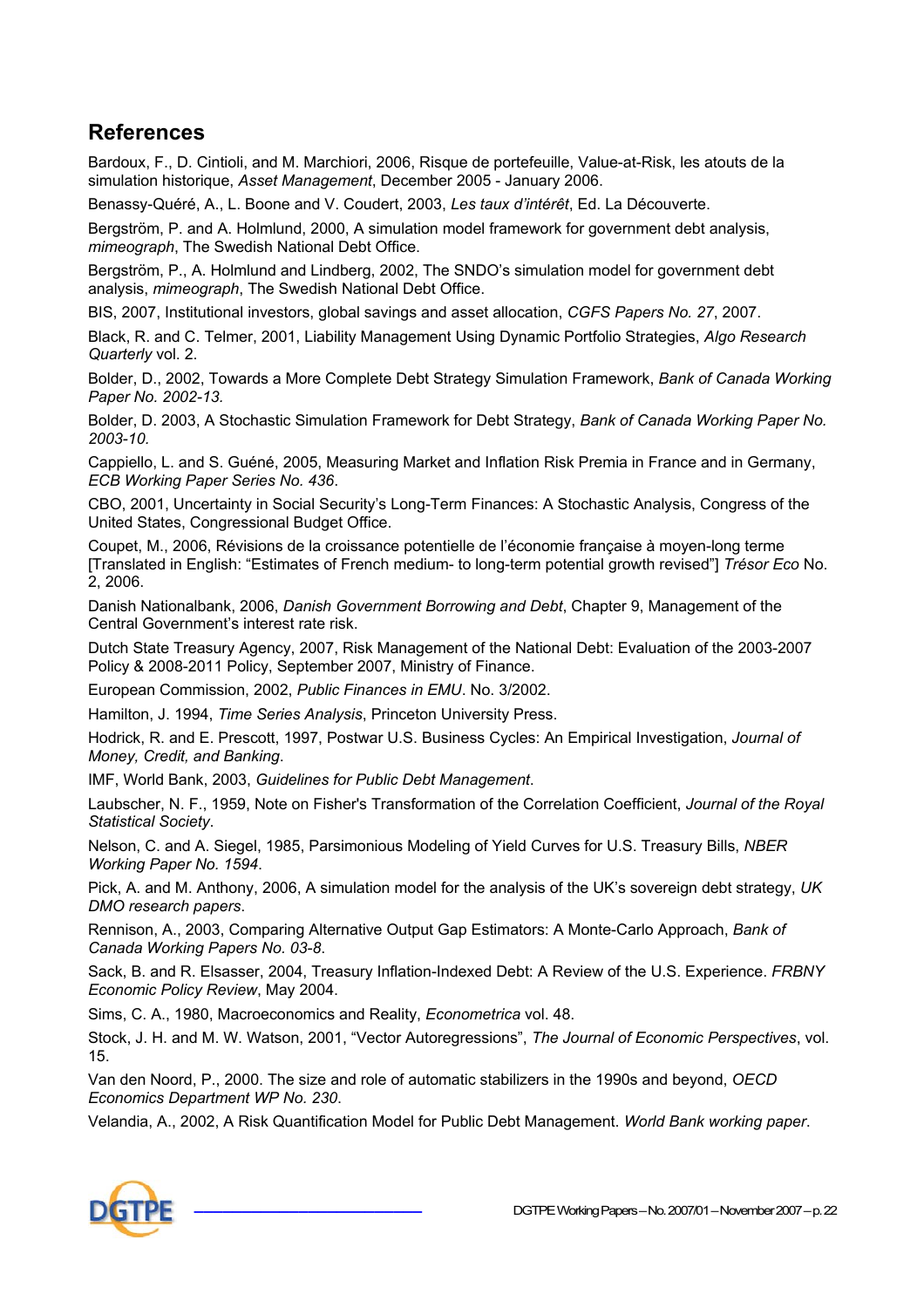## **Annex 1 – The Model**

Figure 11 shows the different "blocks" that make up the model as a whole. First, the core model defines the dynamics of the four variables: real GDP, inflation, the 3-month interest rate and the 10-year interest rate. Secondly, the auxiliary models describe the primary budget balance, using the output from the central block. Thirdly, while the core model describes changes in two interest rates (3-month and 10-year), other models help complete the nominal and real yield curve. This Annex provides more detail about these three points.

#### **Figure 11 – Model Structure**



#### **Annex 1.A Core Model (VAR)**

This model is to be used for simulating "foreseeable" macro-financial trajectories in the coming years. Consequently, it should be estimated over a period that is consistent with the time horizon under consideration. More specifically, if the horizon is 10 years out, the estimation period should be at least as long. In addition, it should cover a period that includes a whole number of business cycles to prevent bias that could skew the results in one direction or the other. The notion of the output gap is used to give the approximate dates of business cycles. More specifically, the output gap is obtained by filtering the real GDP series with a Hodrick-Prescott filter<sup>18</sup>, which is widely used for this purpose (see e.g. Rennison, 2003). Ultimately, the period from 1986Q1 to 2007Q1 was selected.

The core model is based on VAR (vector auto-regression, see Box 3) modelling. Four variables feature in the core model: GDP growth  $(y_t)$ , inflation  $(\pi_t)$ , the 3-month interest rate  $(i_t)$  and the 10-year interest rate  $(i_t + \delta_t)$ . This type of modelling is widely used because it is simple and it can capture correlations between the different variables. Figure 12 uses examples to show that the model correctly reproduces the historical correlations between the four variables from  $1986Q1$  to  $2007Q1^{19}$ .

 $\overline{\phantom{a}}$ 

<sup>&</sup>lt;sup>18</sup> Hodrick and Prescott (1997).

<sup>&</sup>lt;sup>19</sup> It shows that most of the simulated correlations fall within the 90% confidence intervals of the historical correlations.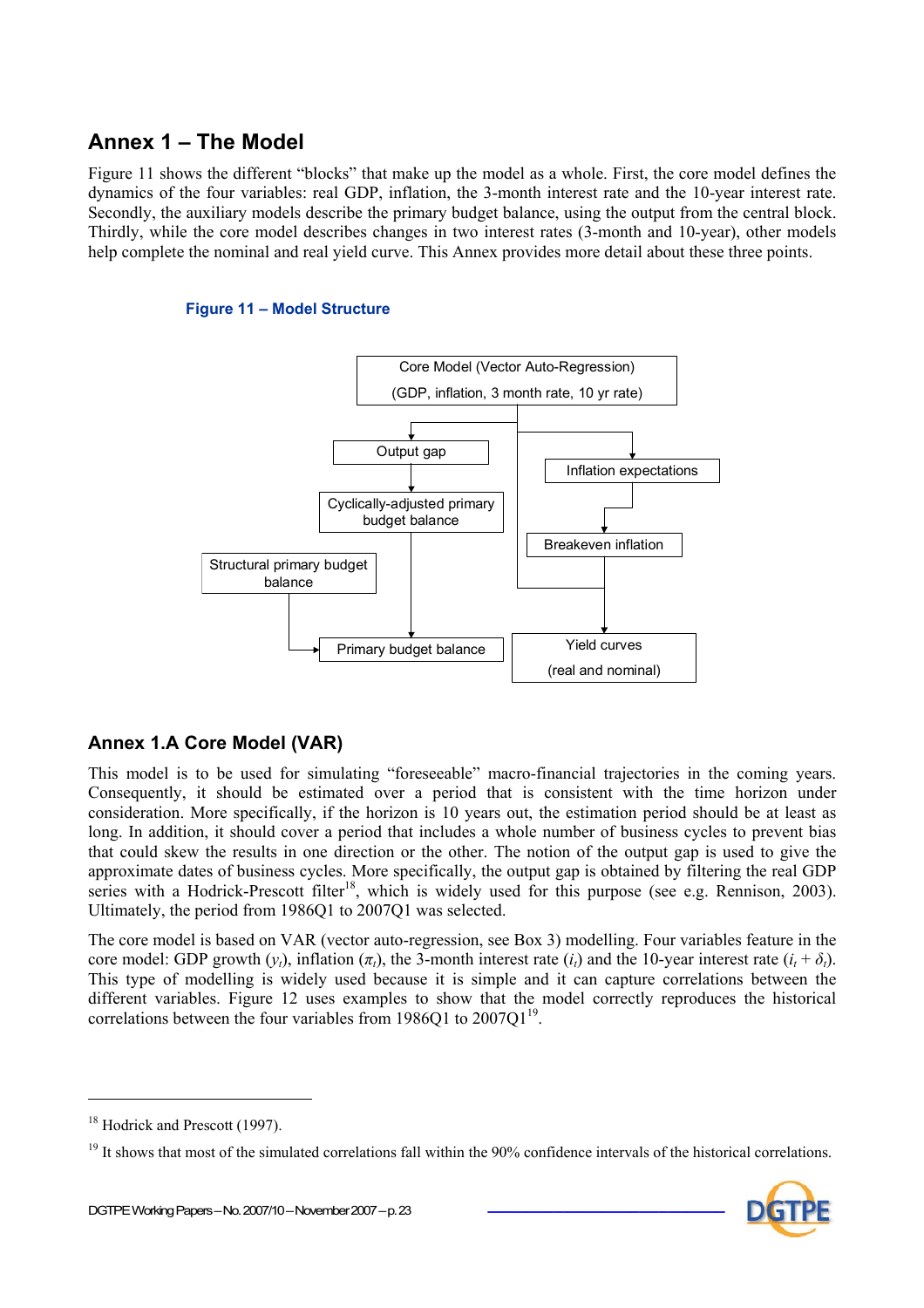

#### **Figure 12 – Comparison of simulated and historical simulations**

*Key: Each of the 16 figures shows the correlation of one of the four variables considered in the VAR (GDP growth, inflation, short-term rates and 3-month/10-year spread) with one of the four lagged series (κ is the number of lags, in quarters). The dashed lines are the bounds of the 90% confidence interval of the correlations measured in the historical time series. Consequently, the presence of a thick line, showing the correlations measured in the simulated data, between the two bounds indicates good model performance.* 

The data were taken from the *Feri* database. Interest rate data were taken from the Banque de France and the GDP data and consumer price index data were taken from INSEE<sup>20</sup>. The structural primary budget balance series comes from the OECD *Economic Outlook* database.

It is relatively simple to use the maximum likelihood method to estimate an unrestricted VAR, meaning a VAR with no restrictions on the variables, other than the choice of the number of lags. This is because it only involves using least ordinary squares to estimate the parameters of each of the VAR equations for each endogenous variable one by one.

<sup>&</sup>lt;sup>20</sup> Real GDP is obtained by using the consumer price index to deflate GDP at current prices. GDP growth is calculated by the quarterly change in the log of real quarterly GDP. Inflation is the quarterly change in the log of the consumer price index.

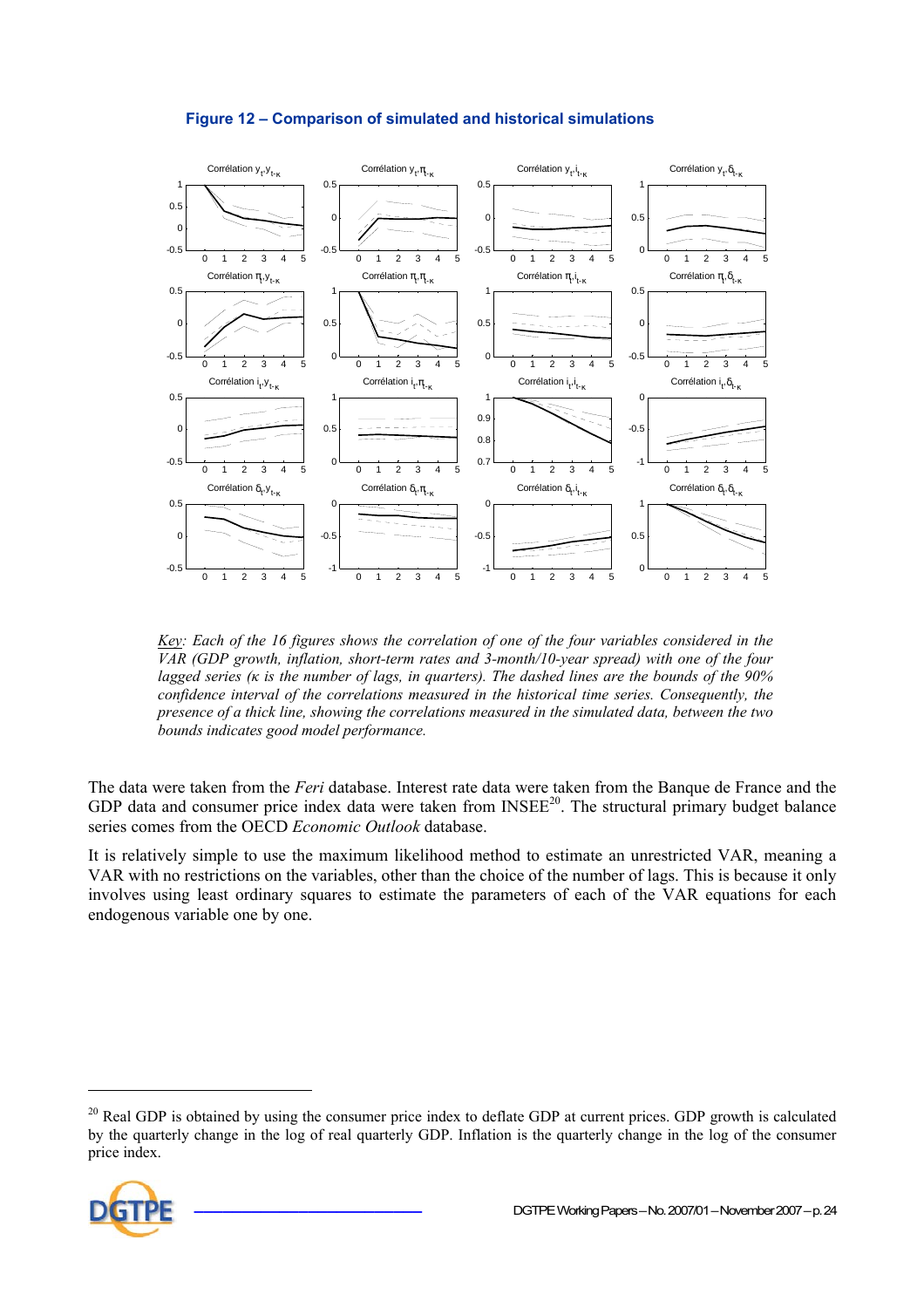#### **Box 3 –VAR Modelling**

We chose to model the joint dynamics of the four core variables (GDP growth, inflation, 3-month interest rate and 3-month/10-year spread) as a VAR (vector auto-regression). As Hamilton (1994) suggests, this type of modelling is widely used to analyse economic systems. The work of Sims (1980) contributed actively to the development of this methodology. This work suggests that VARs are fairly robust to the Lucas Critique<sup>21</sup>. For Stock and Watson (2001), this methodology is still one of the most effective for analysing and forecasting time series.

Let  $X_t$  be the endogenous variable vector (in this case, the variables are quarterly GDP growth, quarterly inflation, the 3-month interest rate and the 3-month/10-year spread). VAR modelling explains each element of this vector by its lags and those of the other variables selected in the VAR, plus a random innovation to the variables. The model, which is called VAR(*p*) when *p* lags of the endogenous variables appear in the equations, can be written:

$$
X_t = c + \sum_{i=1}^{p} A_i X_{t-i} + \varepsilon_t \tag{*}
$$

where the dimensions of the  $A_i$  matrices are 4 x 4 and the innovations  $t_i$  are independent and identically distributed following a normal distribution *N(0, )*.

By using *L* to denote the lag operator, equation (\*) can be rewritten (with  $A_0 = c$ )

$$
X_t = \left(\sum_{i=0}^p A_i(L)\right) X_t + \varepsilon_t,
$$

If *B(L)* is the inverse of the polynomial *1-A(L)*, we get the representation of the infinite moving average of equation (\*):

$$
X_t = \sum_{i=0}^{\infty} B_i(L)\varepsilon_{t-i}.
$$

l

We deduce the unconditional averages and variances of vector *X* from this equation:

$$
Moy(X) = B_0 \qquad Var(X) = \sum_{i=0}^{\infty} B_i \Omega (B_i)^T.
$$

The number of lags selected is two, as suggested by the Sequential Modified Probability Ratio Test, the Final Prediction Error Test and the Akaike Information Criterion Test. The Schwarz Information Criterion and the Hanna-Quinn Information Criterion pointed to the selection of one lag. However, the latter selection results in residual autocorrelation, revealed by Portmanteau Tests and Lagrange Multiplier Tests. Therefore, we selected two lags for the baseline model, because these two types of tests suggested that there is no residual autocorrelation in this case. Yet, alternative simulations were made using a model incorporating a VAR with only one lag in order to test the robustness of the results of the lag selection tests (see section IV-6).

We conducted Chow Break-Point Tests for each of the four univariate equations of the VAR. We selected two break-points for these tests. The first is in the middle of the sample period (1995Q1) and the second

 $21$  A model is subject to the Lucas Critique if its equations are no longer valid when agents change their behaviour. Take the example of a model estimated on a given period in the past. Such a model may not be suitable for assessing the impact of a future tax measure, since agents may alter their behaviour after the measure is introduced and this change may not be reflected in the equations estimated on the basis of past data, thus creating a bias in the assessment.

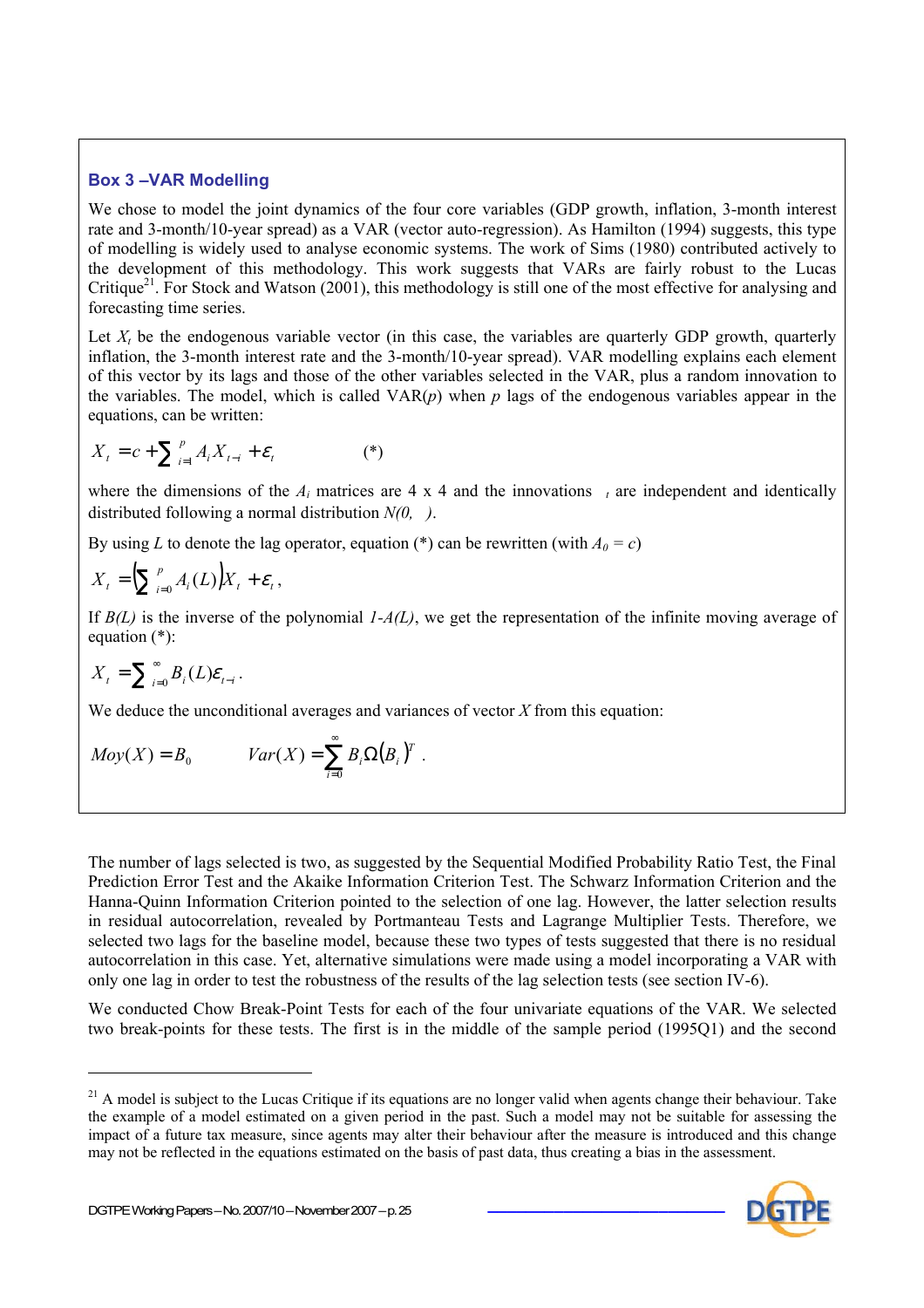corresponds to the establishment of the ECB (1998Q2). Overall, the tests point to the stability of the model parameters<sup>22</sup>. In addition, the constants of the model equations were modified to give the simulated variables the following values on average over the simulation period, which can be seen as their long-term values: 2% annual real GDP growth, 2% annual inflation, a 4.5% 3-month interest rate (annualised), and a 1% spread between the 10-year rate and the 3-month rate. The real GDP growth rate of 2% corresponds to the potential long-term growth rate estimated by the Treasury and Economic Policy Directorate General (see Coupet, 2006). The 2% inflation rate corresponds to the upper bound of the ECB's target, the short-term rate of 4.5% corresponds approximately to the average rate over the last 15 years, as is the case for the 10-year/3-month spread too $^{23}$ .

One of the reasons for the decision to use this procedure for modifying the unconditional averages of the series was the observation that the unconditional averages, unlike the correlations between variables, are incorrectly estimated in finite samples<sup>24</sup>.

### **Annexe 1.B Primary budget balance**

The cyclically-adjusted primary budget balance is modelled as a simple function of the output gap<sup>25</sup>. We can use an assessment of the elasticities of fiscal revenue and expenditure to cyclical variations (see Van den Noord, 2002), to deem that the proportion of the primary budget balance linked to fluctuations in the business cycle (cyclically-adjusted budget balance) is equal to half the output gap (expressed in GDP points). This model is a generally-accepted approximation in Europe (see European Commission, 2002). The structural annual budget balance is modelled as an auto-regression process with one lag, or AR(1). This simple model is consistent with the small number of observations available (36 years from 1971 to 2006). In addition, the estimation results suggest the robustness of the estimation (Durbin Watson Statistic of 1.7, normally distributed residuals according to the Jarque-Bera Test and no residual autocorrelation shown by the Breusch-Godfrey Test.

Furthermore, the constant of the auto-regression process is modified to achieve approximate stabilisation of the budget balance expressed in GDP points over the period<sup>26</sup>.

We need to have a measure of potential output in order to obtain the output gap. Potential output is obtained by filtering the GDP series. We use the Hodrick-Prescott Filter for this purpose. The smoothing parameter selected is 1,600, which is the value that is usually selected for filtering quarterly data.

<sup>&</sup>lt;sup>26</sup> Using *s* to denote the primary budget balance and *g* to denote outstanding debt expressed in GDP points, we show, for example, that the stabilising primary budget balance, meaning the balance that is compatible with a constant debt-to-GDP ratio, stands at approximately  $dx(e-r)$  where r is the average nominal interest rate paid on debt and *g* is the nominal GDP growth rate. For example, if *r* is greater than *g*, a primary budget surplus is required to stabilise the debtto-GDP ratio.



<sup>&</sup>lt;sup>22</sup> Out of the 24 Break-Point Tests (4 equations x 2 break-points x 3 statistics per test) only one rejects the null hypothesis of no break-point.

<sup>&</sup>lt;sup>23</sup> By way of comparison, the historical averages of the 3-month rate and the spread over the estimation period of the VAR (1986Q1 to 2007Q1) are 5.70% and 0.85% respectively. That being the case, the resulting 6.55% level of the 10 year rate seems high with regard to the long-term value suggested by the Ramsey Rule, for example. Benassy-Quéré, Boone and Coudert (2003) arrive at a value of 3.6% for the real long-term rate, which works out to a nominal rate of 5.6% with average inflation at 2%.

<sup>&</sup>lt;sup>24</sup> For this purpose, we simulated a large number *n* of macroeconomic trajectories over 20-year periods, using the model estimated from historical data. We then re-estimated the VAR for each of the *n* trajectories. This gave us the distributions of the *n* unconditional averages, which are calculated on the basis of the matrices from the estimation of the VAR (see Box 3). These distributions show large standard deviations, which suggests that they cannot be estimated satisfactorily. Consequently, it seems preferable to select long-term values that are not estimated.

<sup>&</sup>lt;sup>25</sup> The output gap is the difference between GDP and potential GDP expressed as a percentage of GDP.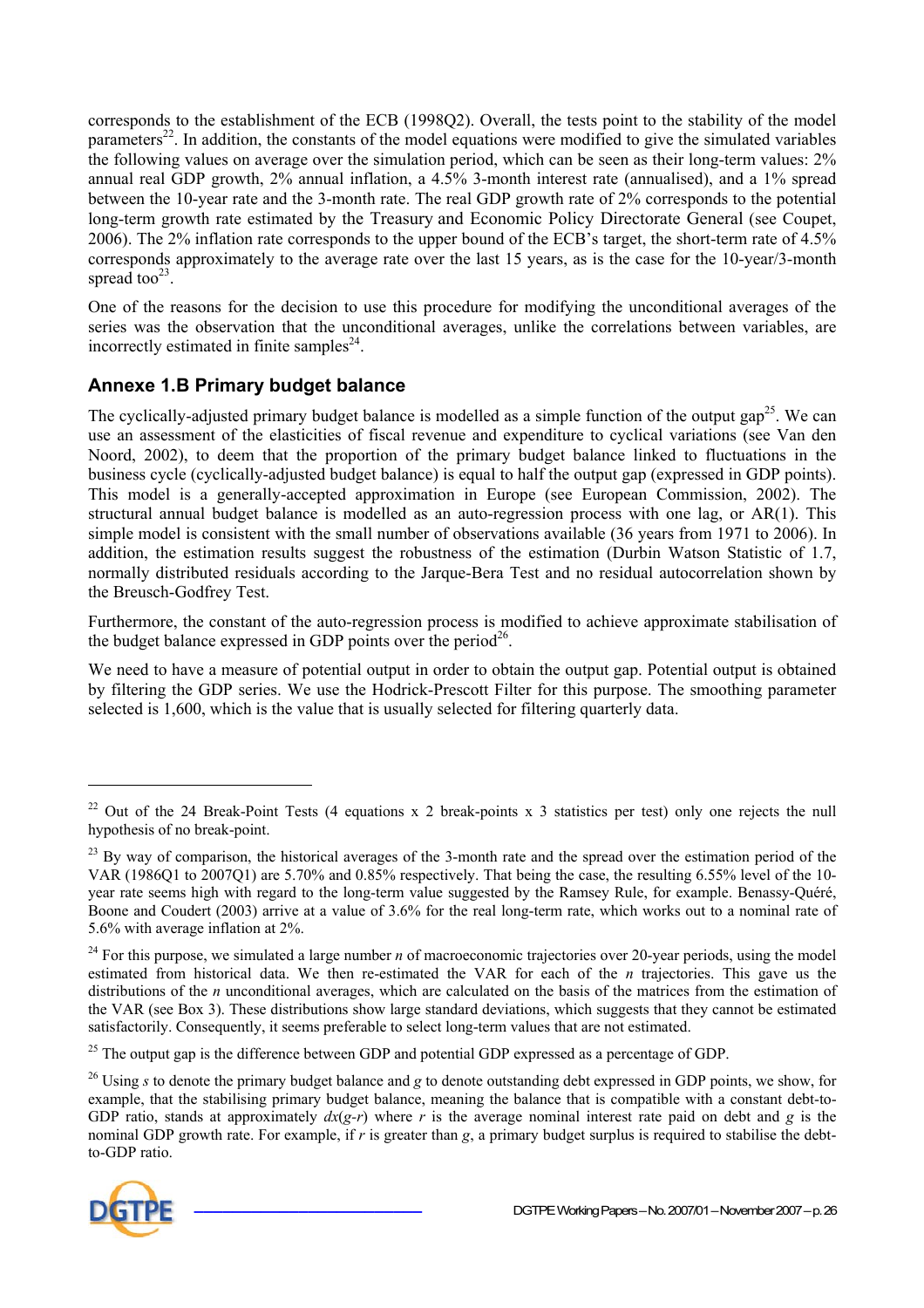#### **Annexe 1.C Yield curves**

The VAR only models two points on the yield curve: the 3-month interest rate and the 10-year rate. The rates for the other points on the nominal yield curve are obtained as a function of these two rates for each simulated period (see Box 4).

Figure 13 shows an example of a simulation over 20 periods, or 5 years, in the two lower quadrants. It shows how the model makes it possible for different forms of yield curves to occur, including inverted yield curves. On average, we calculate that the yield curve is inverted, meaning that the 3-month rate is higher than the 10 year rate, in 21% of the simulated periods. This is a lower percentage than the one mentioned in the introduction, since short-term rates were higher than the 10-year rates in 27% of the quarters. However, this percentage can be largely explained by the period leading up to the EMS crisis in the early 1990s. At the time the Banque de France had to increase its short-term rates to maintain the parity of the franc against the Deutschemark. The German currency was boosted by hikes in the Bundesbank's key rates aimed at choking off the inflationary pressures stemming from reunification. This type of mechanism is unlikely to reoccur in the next 10 years, since the euro is a floating currency. This means it would be better for the simulated period to include fewer periods with inverted yield curves than the historical period mentioned above<sup>27</sup>.

#### **Box 4 – Yield curve model**

The VAR simulates four variables: GDP, inflation, the 3-month interest rate and the spread between 10-year rates and 3-month rates. An additional model is required to obtain the entire yield curve.

It has been firmly established by empirical work that most of the variability of interest rates over time stems from only two of the factors that characterise the yield curve: its level and its slope. In other words, if we have a measure of the level of the yield curve and another measure of its slope, we can derive the whole yield curve with a very small mean error for all the different rates.

We use this characteristic in our model to postulate a parametric form for the yield curve. We then estimate the parameters to minimise the differential between the modelled rates and the observed rates for 12 benchmark maturities between 3 months and 30 years over the last 15 years<sup>28</sup>.

More specifically, the parametric form selected is a Laguerre polynomial. Nelson and Siegel (1985) use this form in their approach. However, Nelson and Siegel were modelling the yield curve for zero-coupon bonds with a Laguerre polynomial, whereas we are modelling yields on bonds with coupons. The equation giving each rate for maturity *m* at a date *t* is written:

$$
y_t \qquad_{0,t} \quad (\begin{array}{cc} 1, & 0 \end{array}) \frac{m}{m} \quad \text{exp} \quad \frac{m}{m} \qquad \text{exp} \quad \frac{m}{m} \qquad \text{(A)}
$$

Once the parameters *τ* and *β2* have been selected and we know the observed 3-month rate and 10-year rate, we can calculate the two factors that vary over time ( $\beta_{0,t}$  and  $\beta_{1,t}$ ). The entire yield curve at the date *t* is then deduced from  $(∆)$ .

 $28$  The maturities selected are 3 months, 6 months, 1 year, 2 years, 3 years, 4 years, 5 years, 7 years, 10 years, 15 years, 20 years and 30 years. The estimation is based on monthly data for benchmark government securities (source: Bloomberg).



 $27$  In the present exercise, putting the percentage of periods with inverted yield curves at 21% could even be deemed conservative, meaning that 21% is probably an overestimation of the percentage of periods with inverted yield curves in the next 10 years.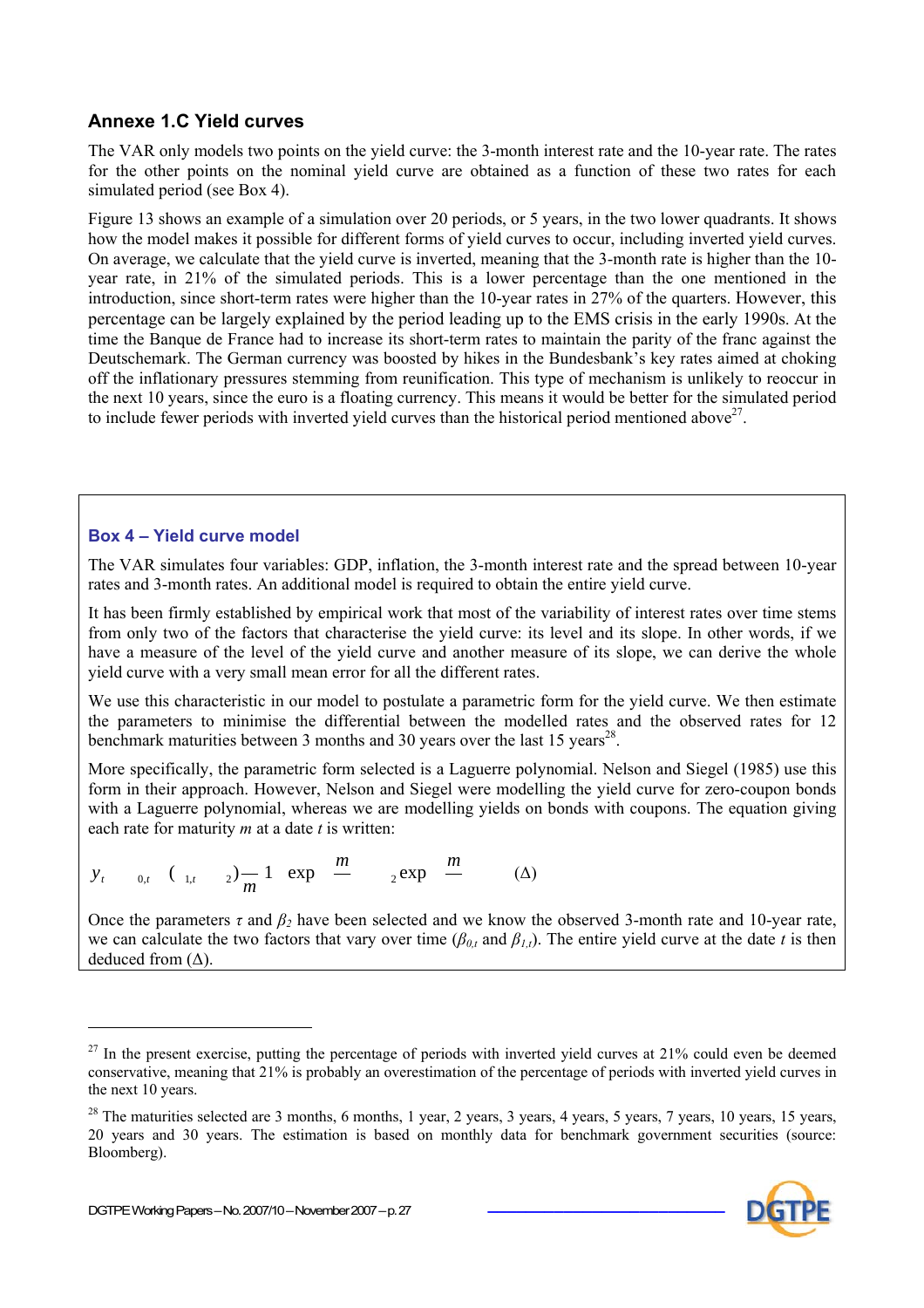

The method explained in Box 4 concerns the construction of *nominal* yield curves for each period based on the 3-month and 10-year interest rates. Yet, the model also considers inflation-indexed securities. The real yield curve is obtained by subtracting the breakeven inflation rate from the nominal rates. The breakeven inflation rate incorporates agents' inflation expectations, plus a term including the inflation risk premium and other, second order, terms reflecting various differences between an inflation-indexed bond and a nominal bond (see Sack and Elsasser, 2004).

We assume that economic agents' inflation expectations are based on knowledge of the model underlying economic dynamics<sup>29</sup>. We further assume that the inflation risk premium is constant at 20 basis points<sup>30</sup>.

<sup>&</sup>lt;sup>30</sup> Much empirical research is aimed at assessing the inflation risk premium. A recent paper (Cappiello and Guéné, 2005) suggests that the premium is relatively stable over time and that its order of magnitude in France is 20 basis points.



 $^{29}$  For details about the formation of expectations using a VAR model, see Hamilton (1994), Chapter 11.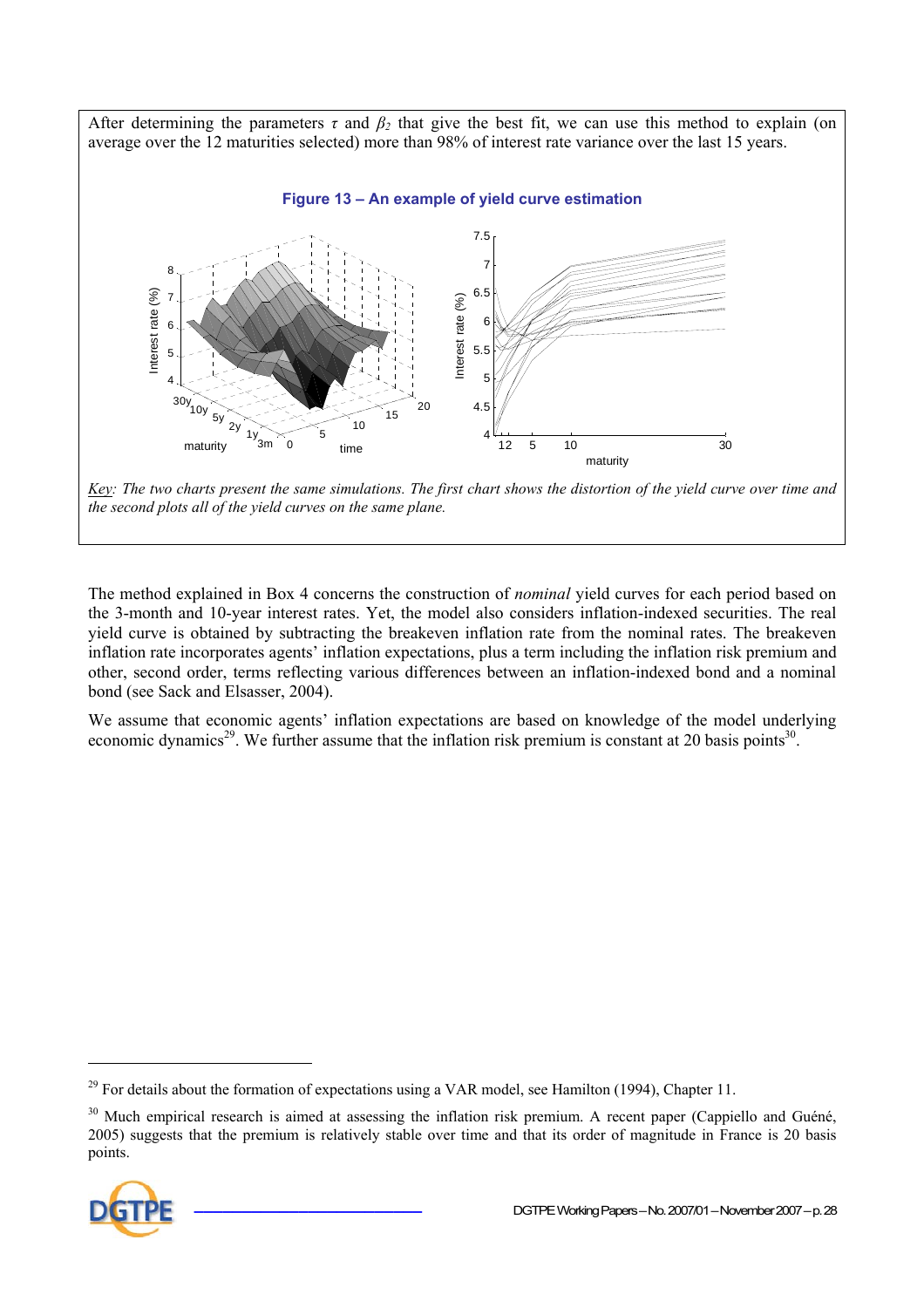### **Annex 2 – Risk measures**

This annex presents the indicators selected to assess the performances of the different strategies.

After applying different strategies in *N* scenarios (of *n* years) simulated using a macro-financial model, we obtain the same number *N* of interest payment time series (over *4xn* quarters) for each strategy. We then carry out two transformations before extracting the performance measure data for the financing strategies.

First, the quarterly interest payment time series need to be transformed into annual data, which are better for assessing debt management performance. Secondly, the annual interest payment amounts are divided by the corresponding annual GDP figures.

We use  $c_t^j$  to denote the interest payments for the year *t* (expressed as a % of GDP) with a given strategy under scenario *j*. The measure of the average interest rate payment up to the year *t* under scenario *j*,  $\overline{c}^j_t$  is given by:

$$
\overline{c}_t^j = \frac{1}{t} \sum_{i=1}^t c_i^j.
$$

Then, the cost measure associated with the strategy at horizon *t*, after simulating the *N* scenarios, is given by:

$$
\overline{c}_t = \frac{1}{N} \sum_{j=1}^N \overline{c}_t^j
$$

(Consequently, the cost measure is the average of the averages of the *N* scenarios over *t* years.)

There are many risks that can be considered (see Bolder, 2003). We selected two different risk measures in the model. The first, which can be qualified as an "instantaneous" risk, relates to the volatility of interest payments from year to year. The second is a cumulative risk and it relates to the dispersion of interest payments at a given time horizon.

The risk measure reflecting the volatility of interest payments is the mean standard deviation of the annual variations in interest payments calculated for each scenario. This measure reflects how much interest payments can vary from one year to the next. When it is measured up to a horizon *t*, it is denoted *volt* and calculated as follows:

$$
vol_{t} = \frac{1}{N} \sum_{j=1}^{N} \sqrt{Var_{i \in [1,t]}(c_{i}^{j} - c_{i-1}^{j})} \text{ with } Var_{i \in [1,t]}(x_{i}) = \frac{1}{t} \sum_{i=1}^{t} x_{i}^{2} - \left(\frac{1}{t} \sum_{i=1}^{t} x_{i}\right)^{2}
$$

The risk measure relating to the dispersion of interest payments is conditional at a given horizon *t*. This measure is similar to the notion of *CaR* (Cost-at-Risk) used by the Danish central bank (Danish Nationalbank, 2006). It corresponds to the amount of interest payments that will be exceeded only with a 10% probability. Naturally, the higher this value, the riskier the strategy considered is deemed to be. We distinguish between absolute *CaR* and relative *CaR*. The latter measure corresponds to the former, minus the expected average interest payment. Absolute *CaR* at a horizon *t* is given by the following equation:

$$
CaR_t(10\%) = Sup\Big|z\Big|P(\overline{c}_t < z) \le 90\%\Big\}
$$

Strategies may appear risky, according to one of the measures, and much less so, according to the other. For example, a strategy that tends to generate smooth interest payment time series, but with large fluctuations over time (large and infrequent variations or small and very frequent variations) will be deemed to be risky by the Cost-at-Risk measure and not risky by the volatility measure. This is illustrated by Figure 14.

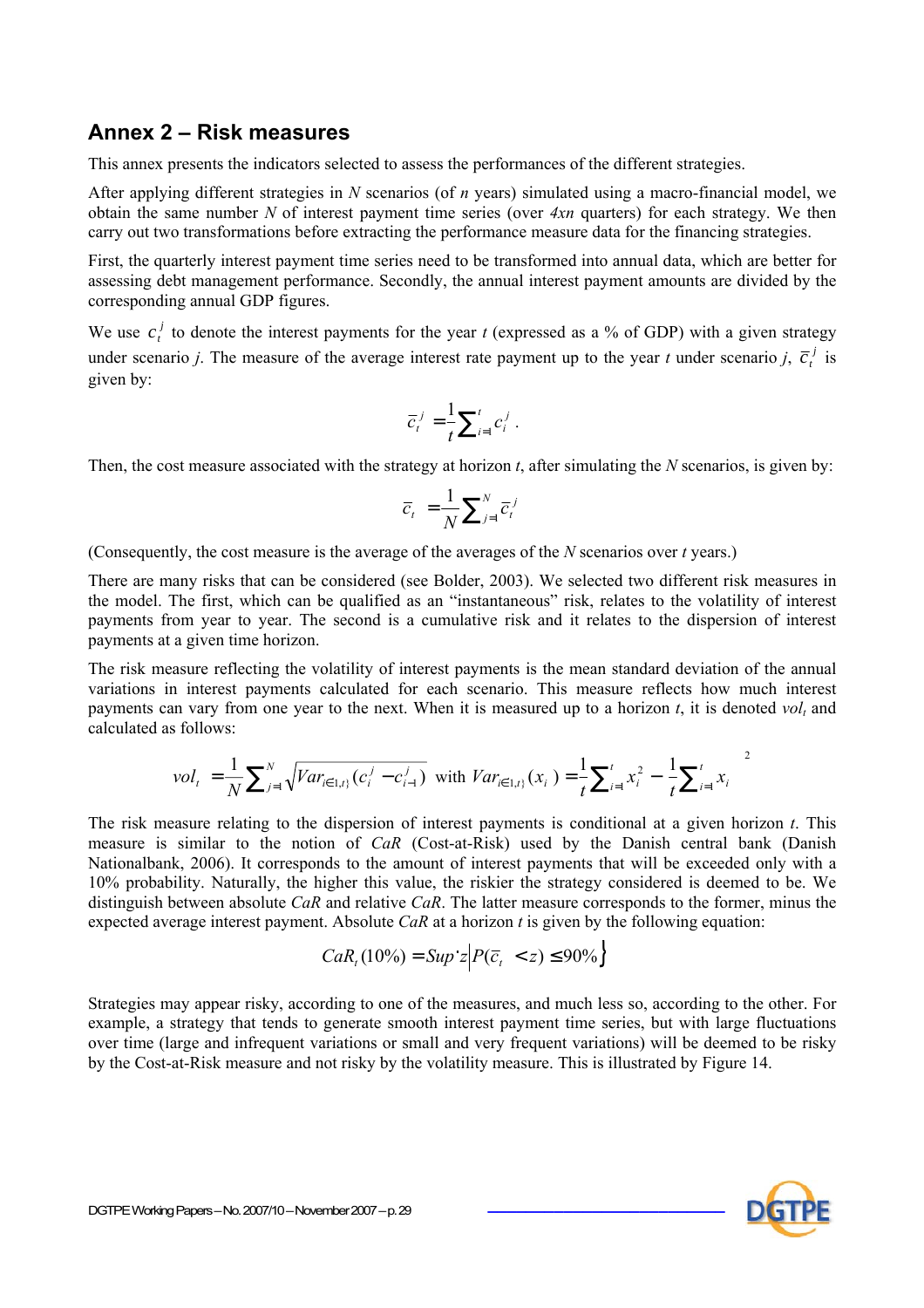#### **Figure 14 – Examples of strategies that are deemed risky according to one measure but not the other**





**\_\_\_\_\_\_\_\_\_\_\_\_\_\_\_\_\_\_\_\_\_\_\_\_** DGTPE Working Papers – No. 2007/01 – November 2007 – p. 30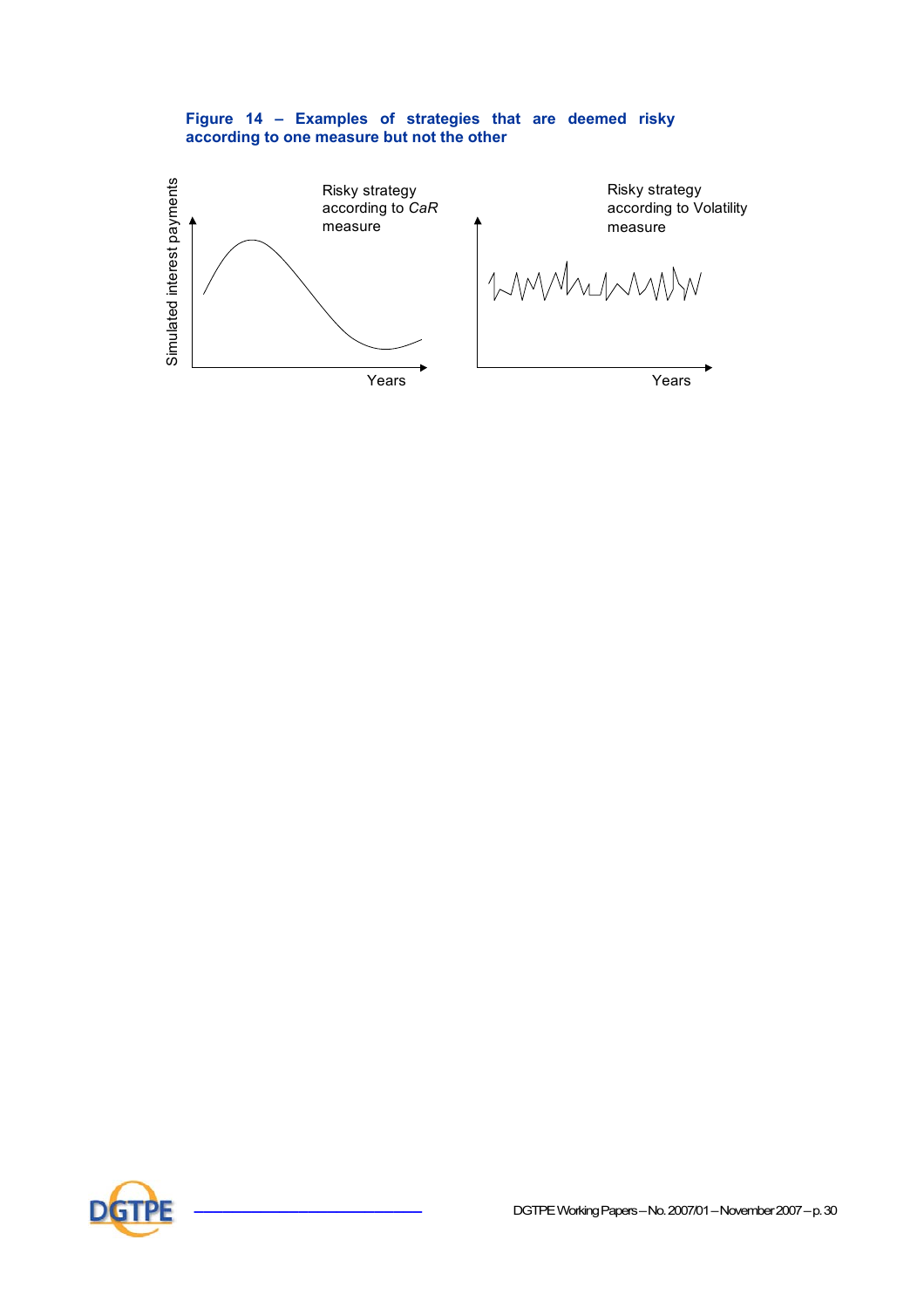

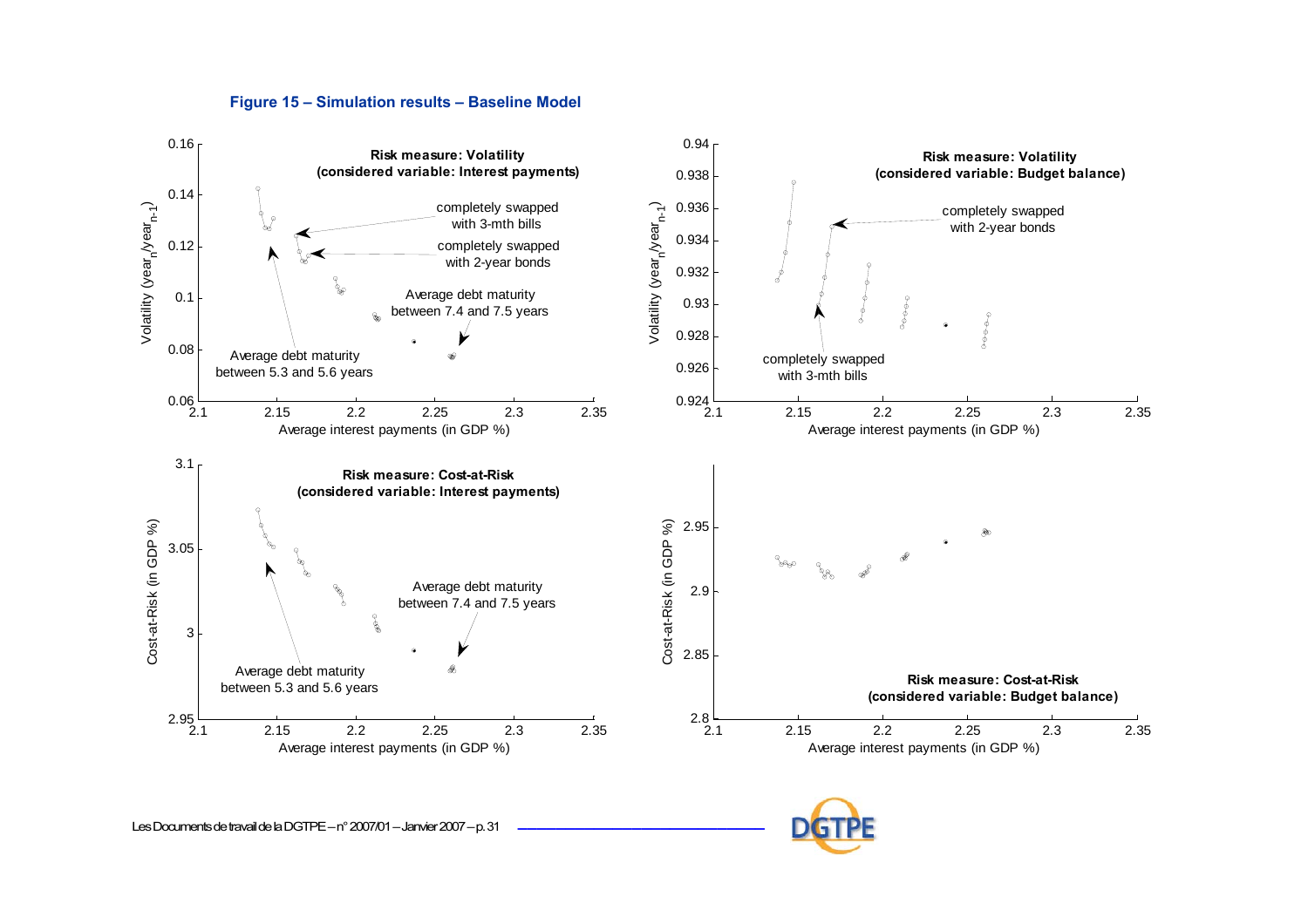

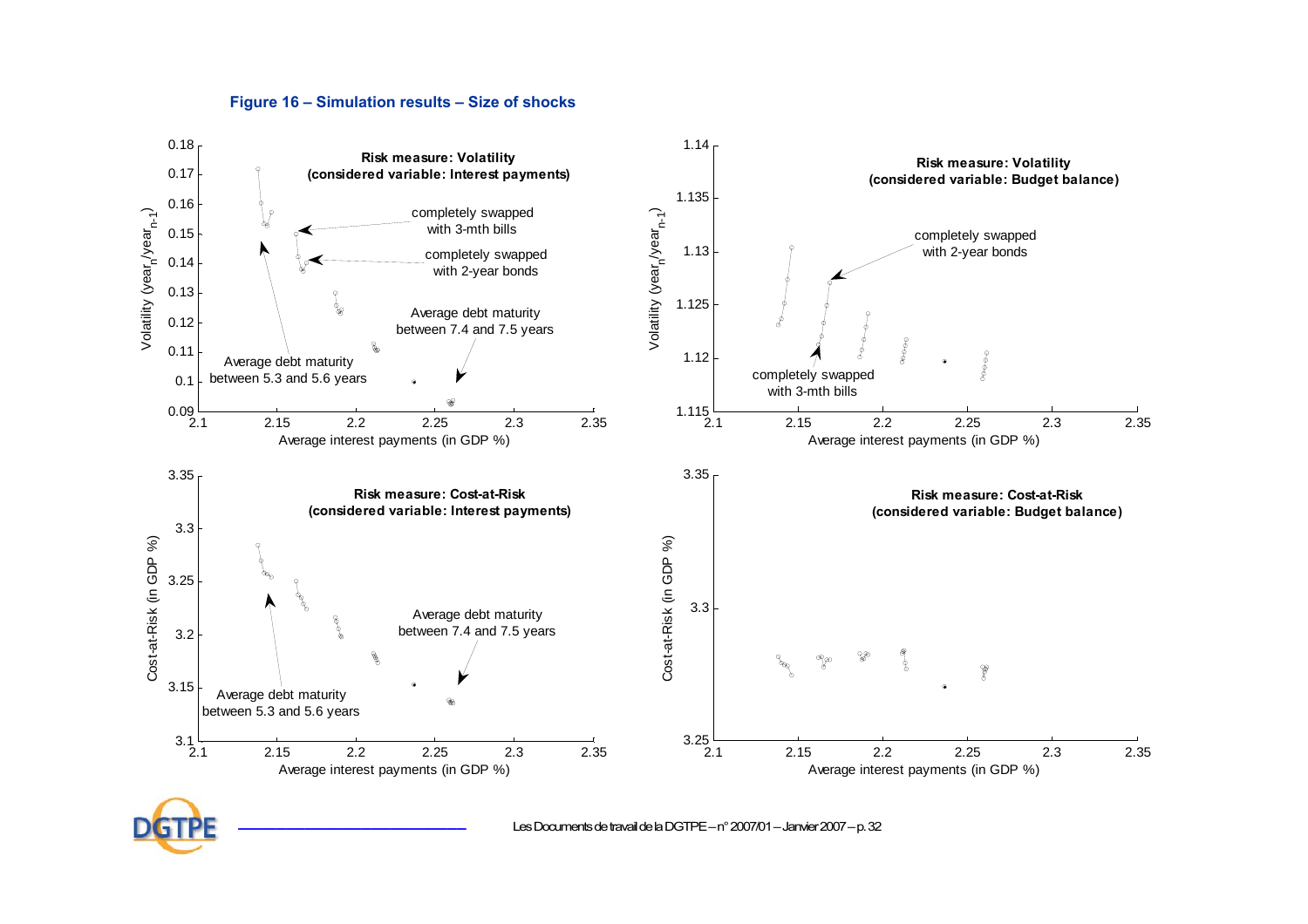

#### **Figure 17 – Simulation results –Samples of shocks drawn following a normal distribution**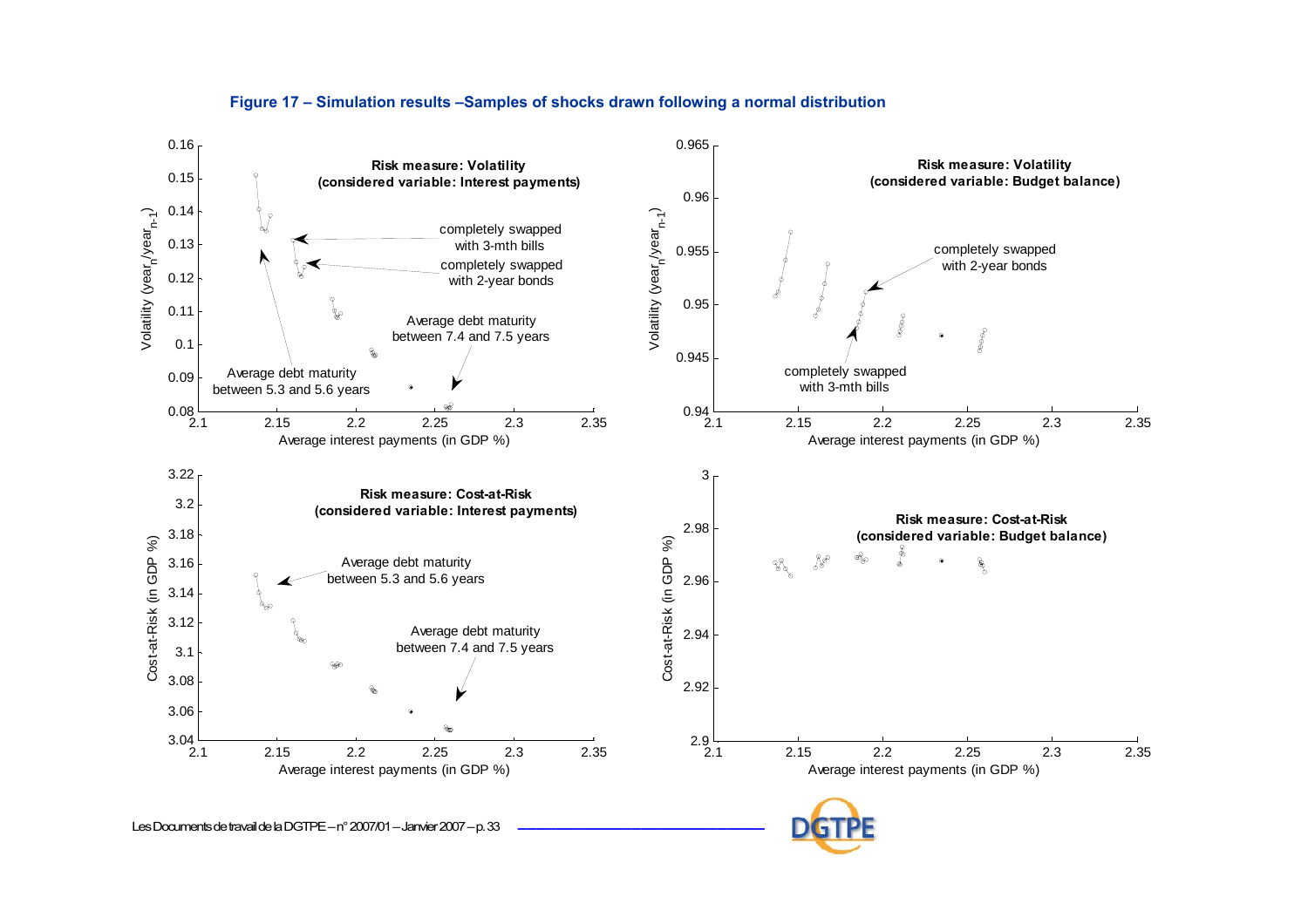![](_page_35_Figure_0.jpeg)

#### **Figure 18 – Simulation results – Samples of shocks drawn following a fat-tail distribution**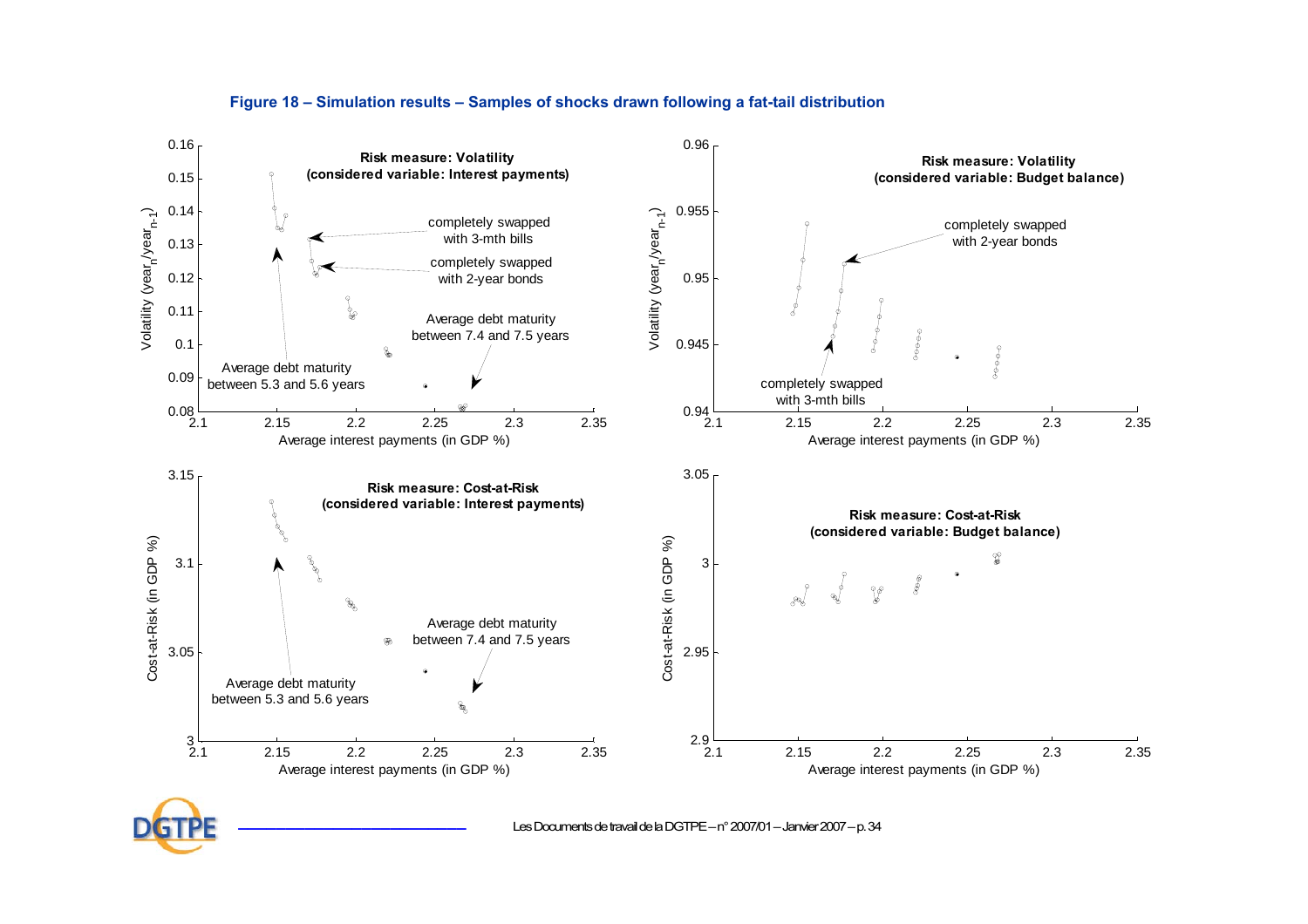![](_page_36_Figure_0.jpeg)

#### **Figure 19 – Simulation results – Parameters of the yield curve**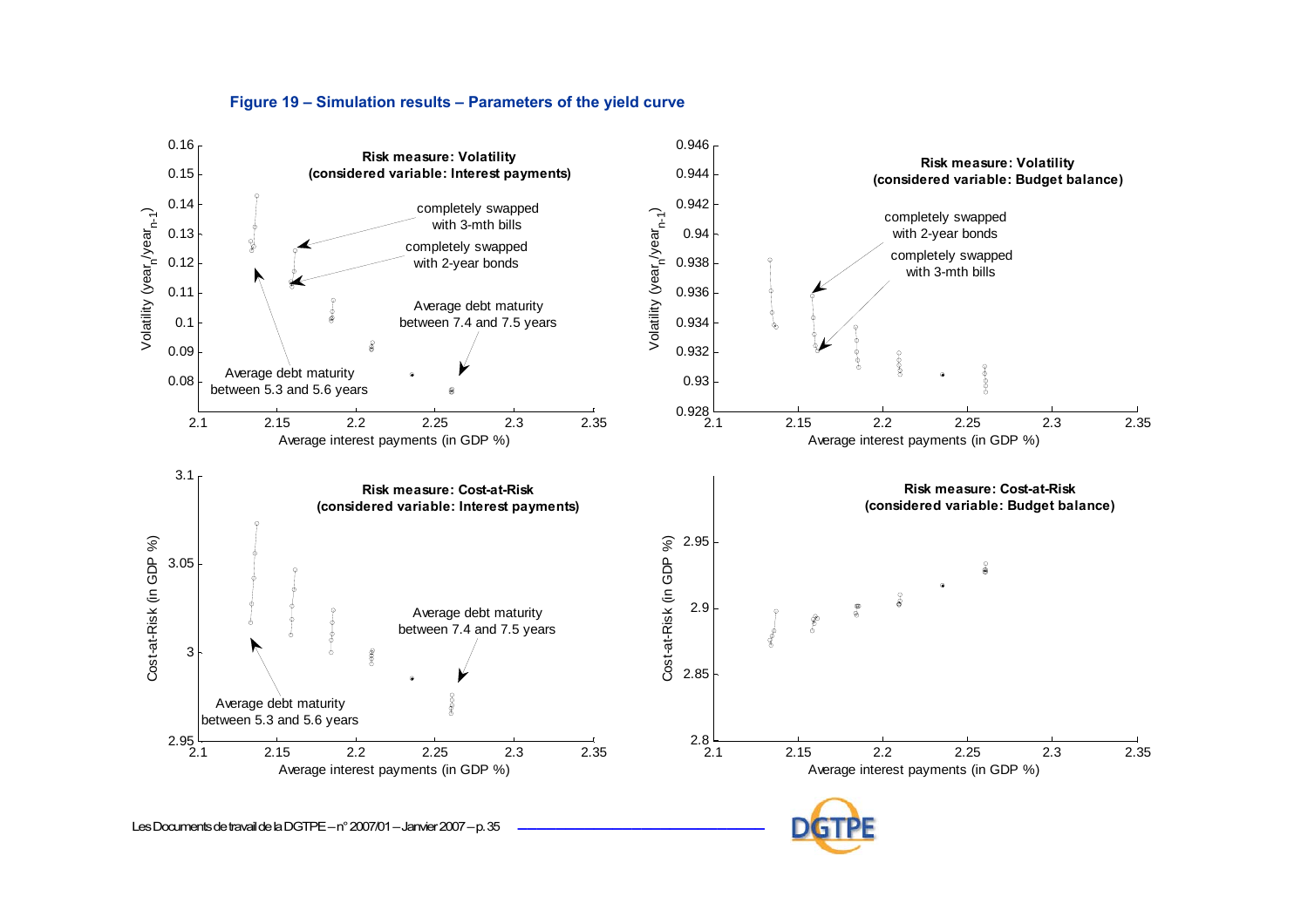**Figure 20 – Simulation results – Change in the slope of the yield curve (25 basis points)** 

![](_page_37_Picture_1.jpeg)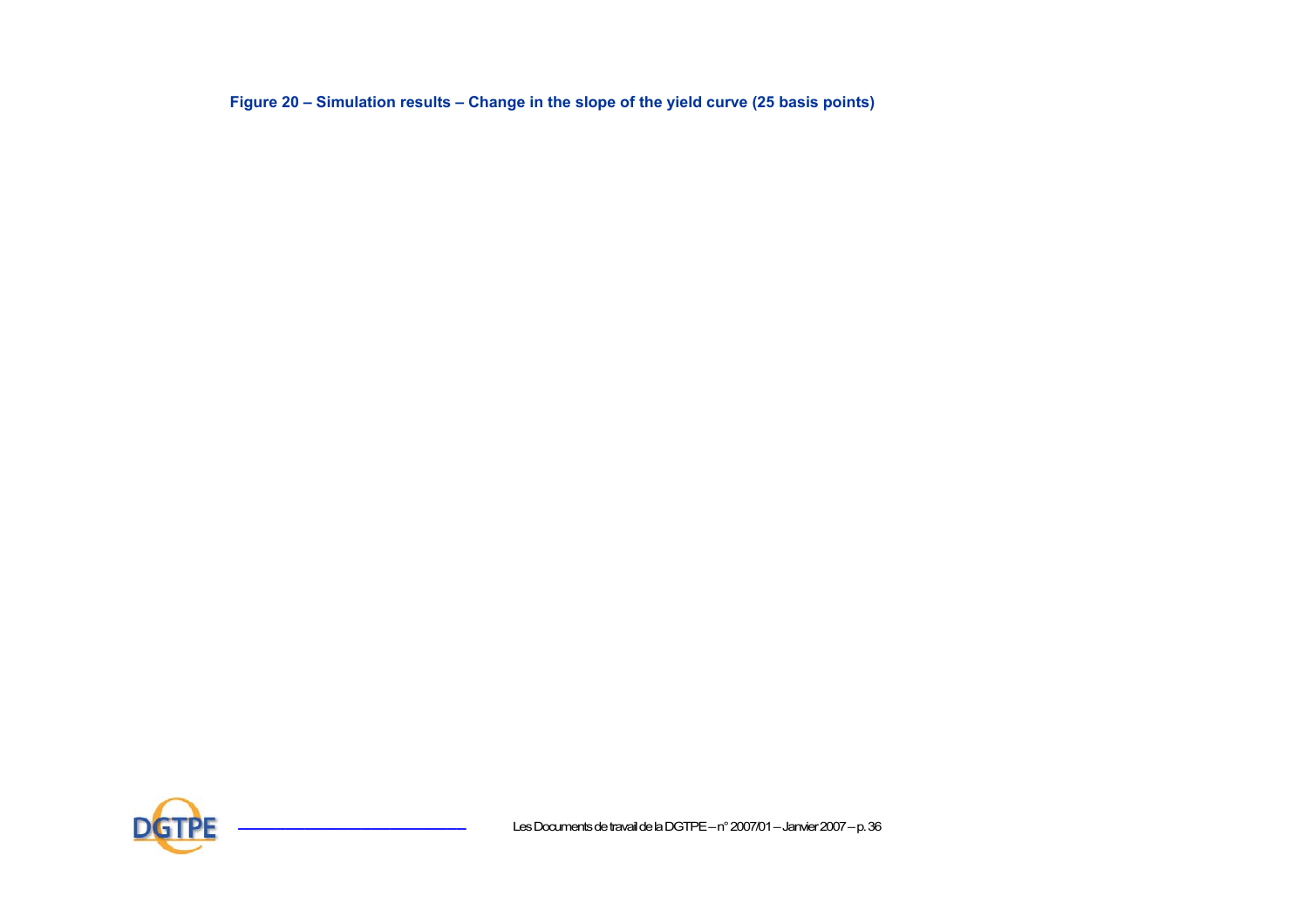![](_page_38_Figure_0.jpeg)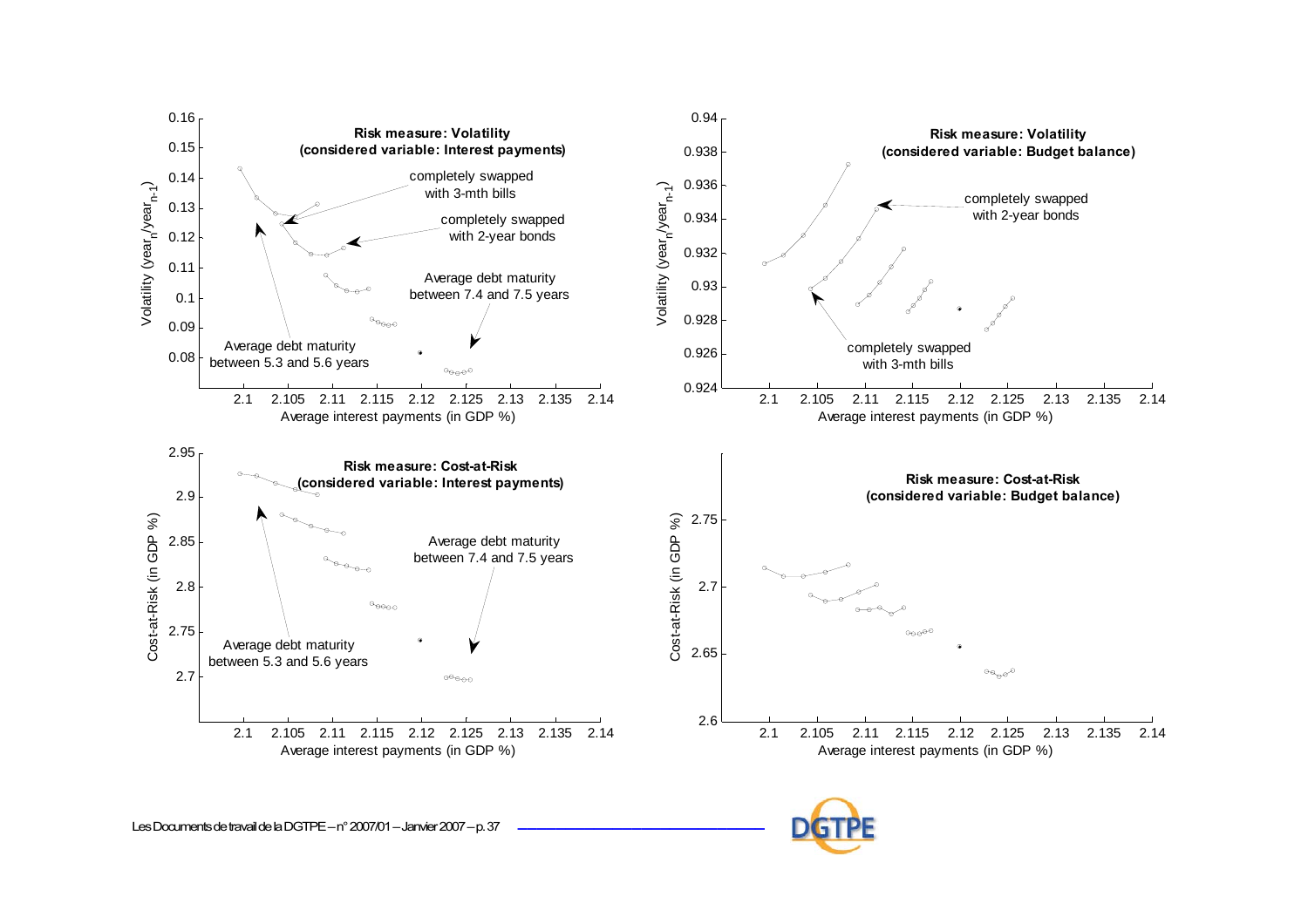![](_page_39_Figure_0.jpeg)

#### **Figure 21 – Simulation results – Change in the slope of the yield curve (50 basis points)**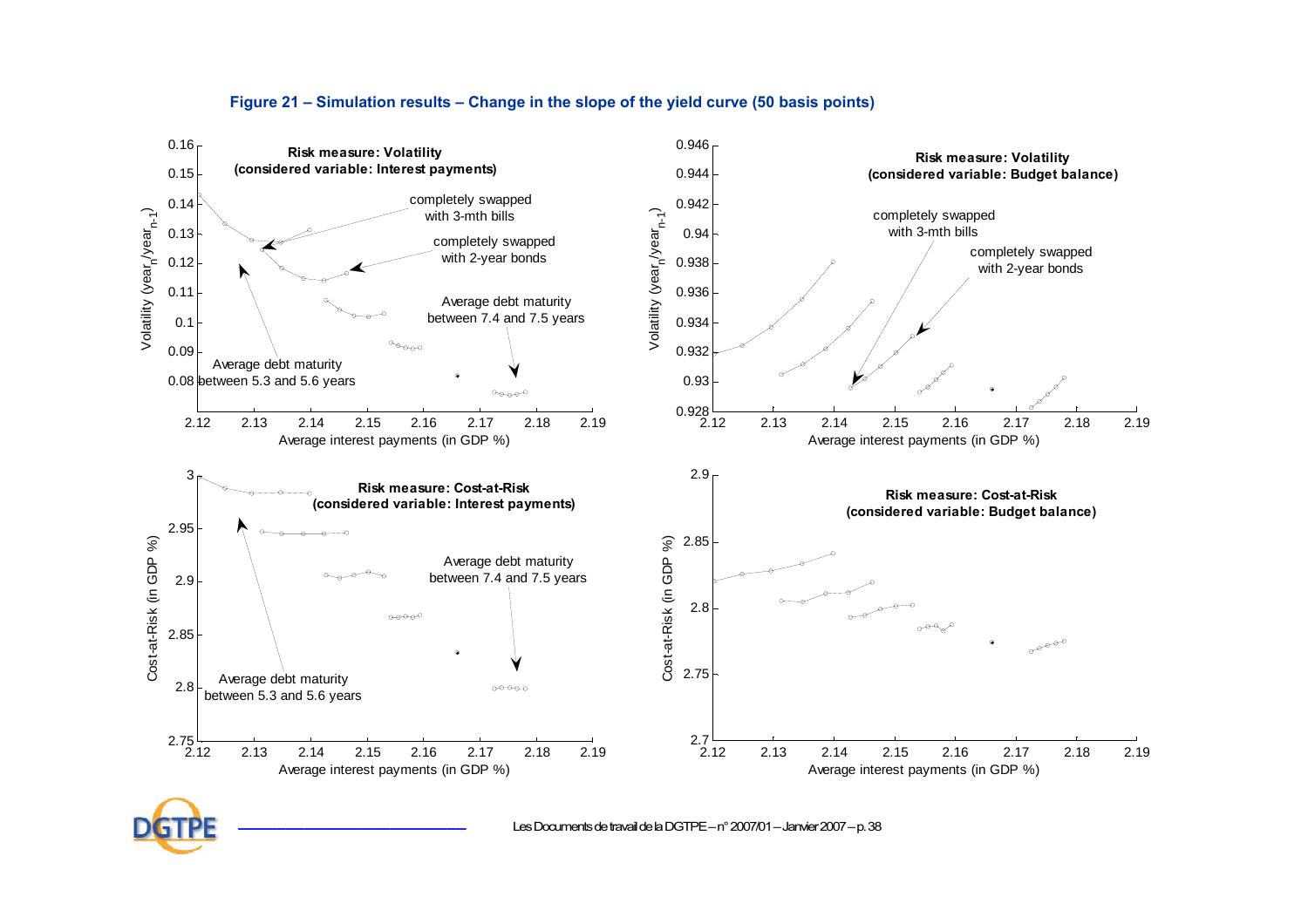![](_page_40_Figure_0.jpeg)

#### **Figure 22 – Simulation results – Estimation period: 1995Q1 to 2007Q1**